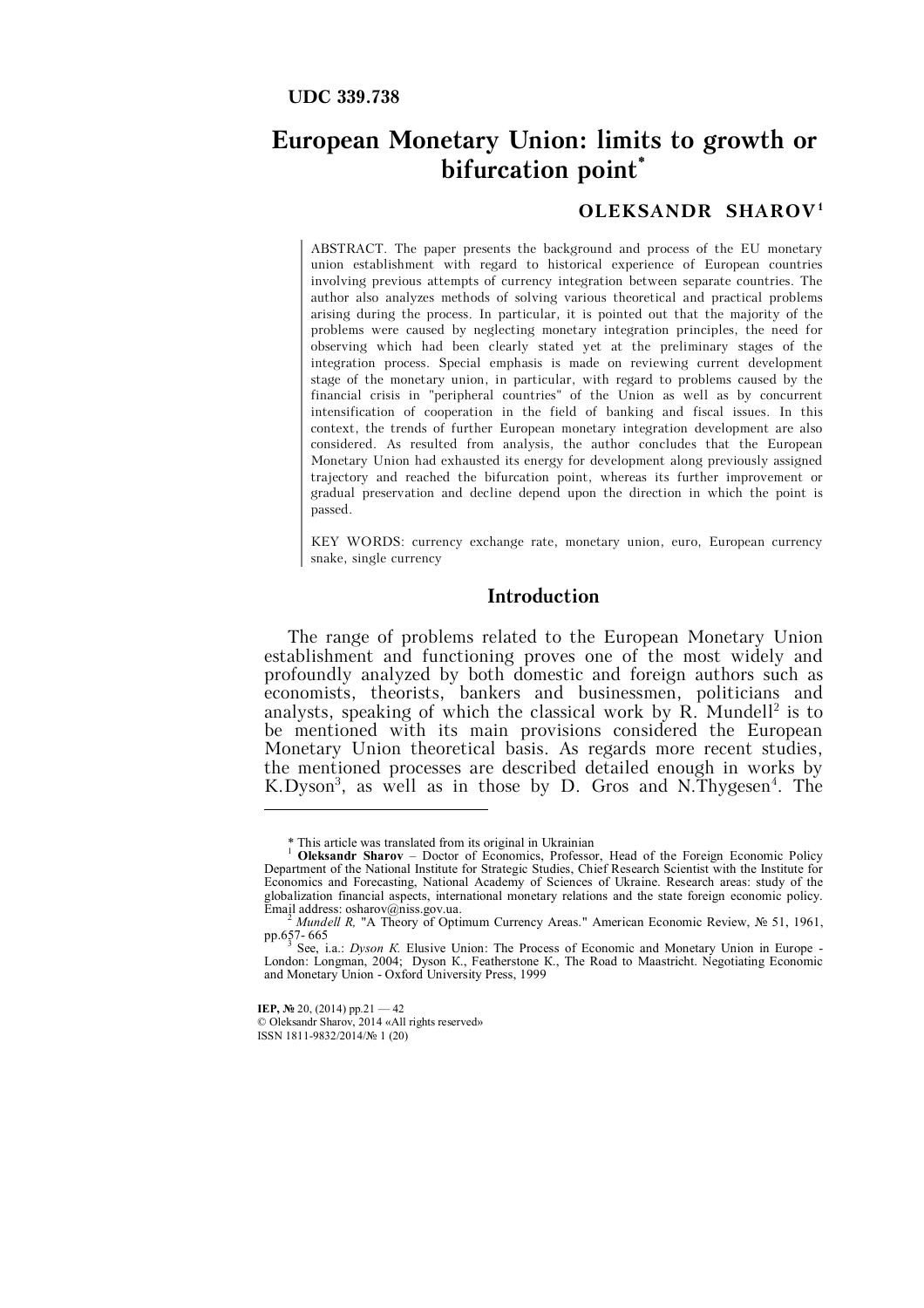detailed reviewing of the monetary union establishment legal aspects is provided in the work by R.M. Lastra, the British International Financial Law Professor<sup>5</sup>. Interesting outlook from the perspective of professionals observing the monetary union further development problems a bit 'from outside' is presented in the work by professional financiers J. Nordvig and N. Firoozye<sup>6</sup>, as well as in that by the Union potential members – Polish bankers S. Kawalec and E. Pytlarczyk.<sup>7</sup>

In general, experts have no single opinion as to the reasons leading to the monetary union crisis. The most common, however, is the so-called "German view" criticizing fiscal discipline violations in some countries. Another one (the "Keynesian view") lays the blame for the crisis on major sovereign debts in peripheral countries resulting in sustained current account imbalance of the eurozone peripheral countries (which, after the 2008 financial crisis proved impossible to finance by means of raising debt capital on the market basis). As already mentioned, in this regard the main issues are related to the impossibility of applying own national monetary and exchange rate policy. Thus, "the [k]ey challenge to the eurozone is that the currency regulation mechanisms are not working, therefore it is required to find new tools for steadying the external imbalances situation in terms of the classical payment balance crises. The current eurozone policy aimed at liquidity support for distressed countries only exacerbates the accumulated imbalances and fails to provide for the crisis situation overcoming"<sup>8</sup> . At the same time, the single monetary policy can not always take into account different objectives inherent in the eurozone economies as a result of quite different levels of economic, social and institutional development. Particularly significant problems arise from the differences in the banking and fiscal system of the EU countries.

The mentioned problems take on special significance for Ukraine after signing the free trade agreement with the European Union, since interest in the developments of monetary relations within the Union is thus transferred from the purely theoretical plane into that of practice.

1

<sup>&</sup>lt;sup>4</sup> Gros D., Thygesen N., European Monetary Integration. From the European Monetary System to Economic and Monetary Union - London: Longman, 1998

<sup>&</sup>lt;sup>5</sup> Lastra R.M. Ch 6: History of monetary integration in Europe / In: The Legal Foundations of International Monetary Stability - Oxford University Press, 2006

<sup>6</sup> *Nordvig J., Firoozye N.* Rethinking the European monetary union/ Wolfson Economics Prize 2012 - Final submission

<sup>7</sup> *Kawalec S., Pytlarczyk E.* Controlled dismantlement of the Eurozone: A proposal for a New European Monetary System and a new role for the European Central Bank/ National Bank of Poland, Working Paper No. 155- Warsaw, 2013 <sup>8</sup> *Nikolaichuk S., Khomyak V.* Eurozone crisis: result of lacking fiscal discipline or accumulation of

external imbalances? / Bulletin of the National Bank of Ukraine, No. 2, 2013, p.28 [In Ukrainian].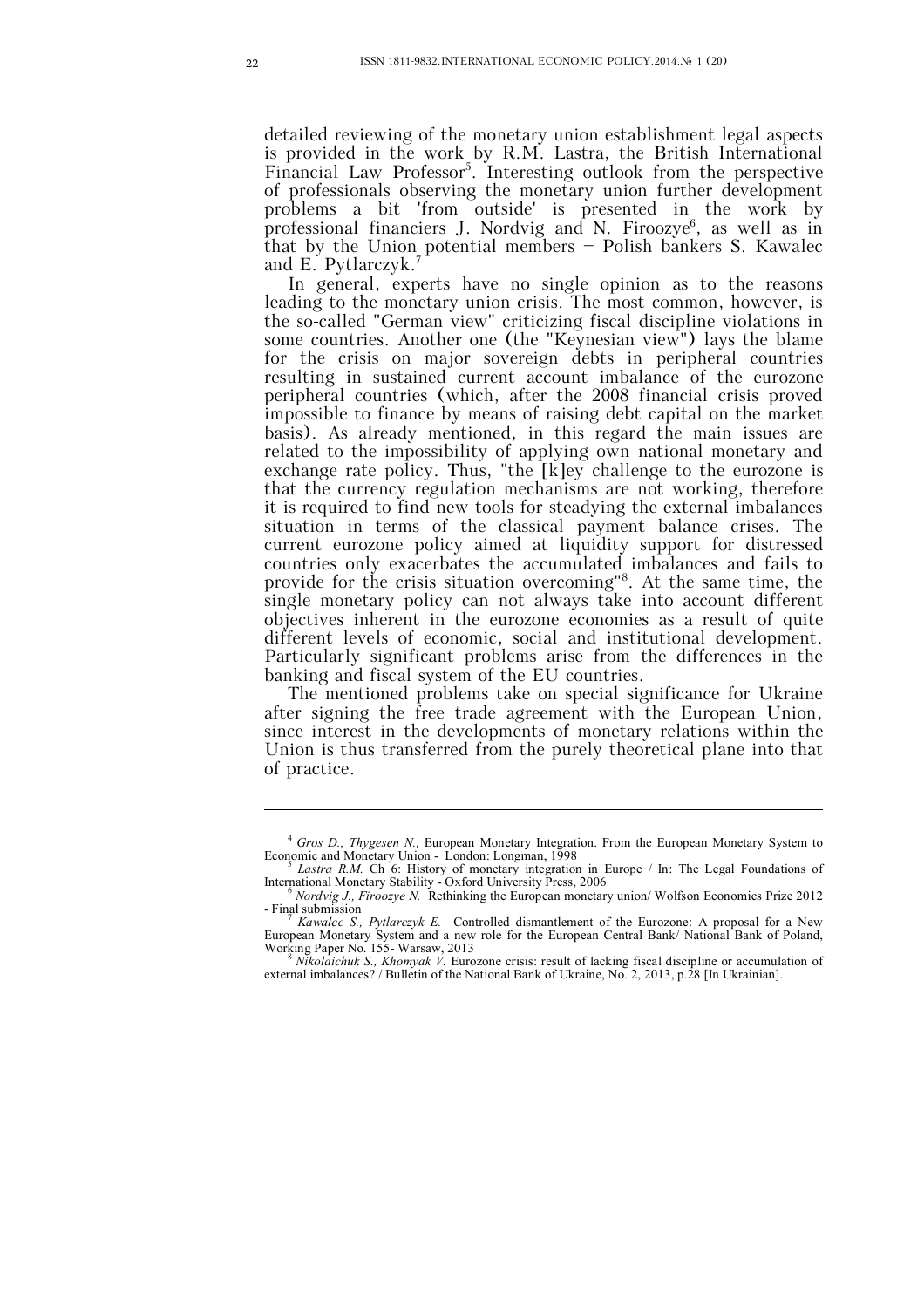# **Historical retrospective of the monetary union establishment in Europe**

The first attempt of creating a monetary union in the contemporary (modern) history of Europe could perhaps imply the Latin Monetary Union. As in late March 1803 (on 7 Germinal, Year 9 of the French Revolution) France introduced a new monetary system based on the decimal system of calculation, this caused practical interest in many countries. The adopted law introduced a new currency (the 5 gram, 90 percent fine silver franc) as well as affirmed the fixed ratio between silver and gold at the rate of 15.5:1 as established by a royal edict dating back to October 1785. The new monetary system convenience has led to first Belgium (in 1832) and subsequently Switzerland (in 1850) and Italy (in 1862) introducing the same monetary system, **thus de facto ensuring common monetary area functioning based not on formal agreements and administrative regulation, but on the purely market mechanism.** However, the 1850 discovery of large gold deposits in California and subsequent influx of the "yellow metal" to Europe gradually led to the market mechanism "malfunctioning": during 1852-1861 the average price ratio of silver and gold in the market amounted to  $15.37:1<sup>9</sup>$ . Naturally, under such circumstances speculative trading gained widespread, as conditioned by Copernicus Gresham law. In this regard, the "monetary unification" had to be revived through administrative measures.

Latin Monetary Union (*L'Union monitaire latine*) was established in November 1865 (started functioning in 1866) by France, Belgium, Italy and Switzerland formally agreeing to bring their currencies to the bimetallic standard with the fixed ratio between silver and gold of 15.5 to 1 (4.5 grams of fine silver and 0.290322 grams of fine gold). Coins of the Union member countries were mutually accepted by national treasuries as legal tender. The agreement was reached that the Monetary Union would remain effective until 1880. Gradually, several more countries joined the Union: Spain and Greece (1868), Austria-Hungary, Venezuela, Serbia, San Marino and States of the Church (1889). Certain other countries also used the Latin Monetary Union standards in practice, while not joining it formally (Albania, Bulgaria, Romania, etc.). In 1885, the gold content of Russian coins was fixed at the level identical to that of French coins. Earlier still, a similar gold content (with no reference to silver) had been adopted for the Finnish mark.

<sup>9</sup> *Essars P. de, Raffalovich A., Walker B. E.* A History of Banking in all the Leading Nations, vol. 3 (France, Italy, Spain, Portugal, Canada), part VIII: The Latin Monetary Union/The Online Library of Liberty [Electronic resource]. – Access mode: http://oll.libertyfund.org/?option=com\_staticxt& staticfile=show.php%3Ftitle=2239& chapter=212158&layout=html&Itemid=27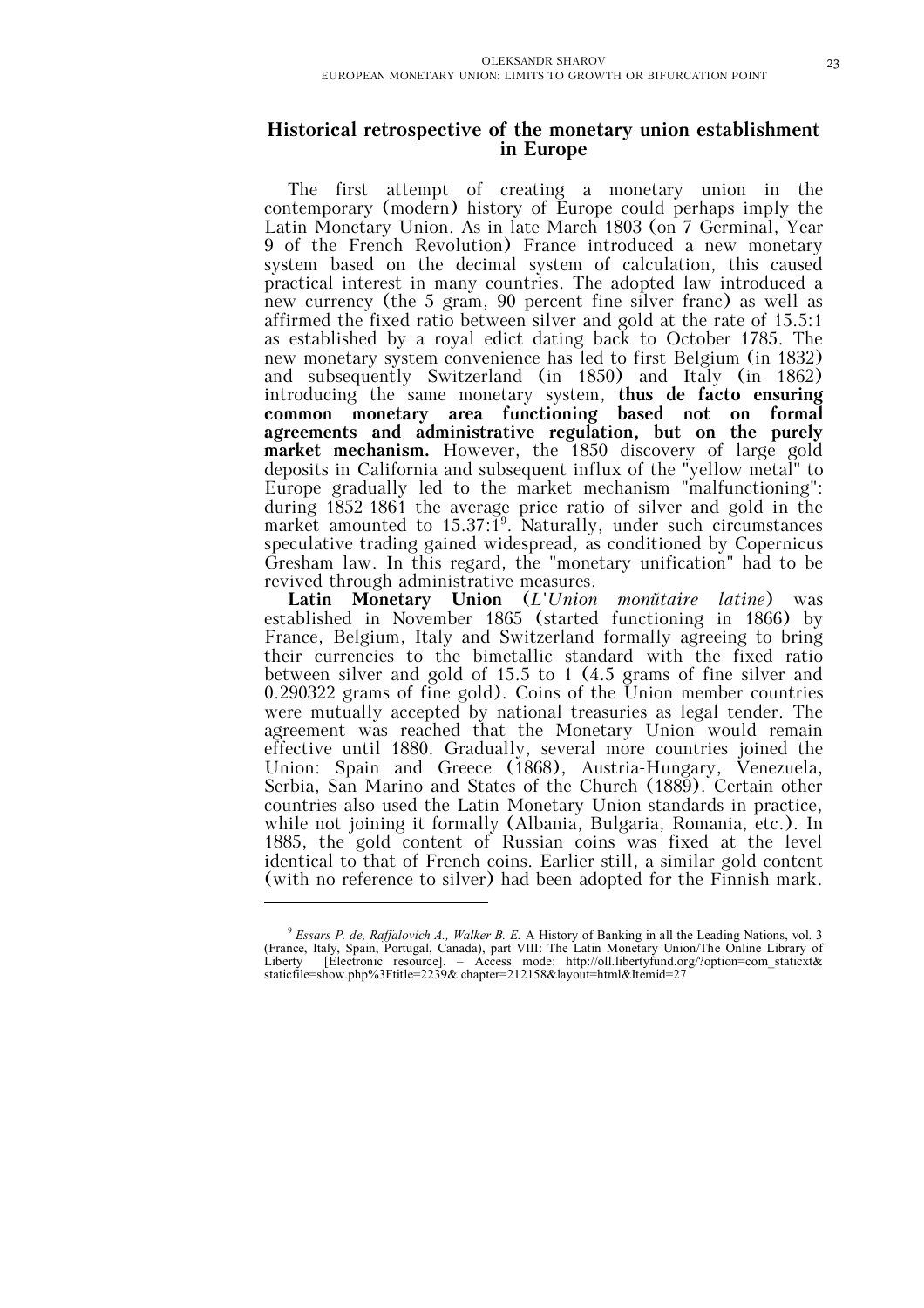The monetary integration policy was regarded by France in the context of general political line to create a pan-European confederation, **and thus the monetary union was to become the first stage of the general unification of the European countries.**

However, **contradictions to market economy requirements inherent in the agreements kept manifesting themselves also in the future.** Belgium was the first to raise alarm and was supported by France. Attempting to solve these problems, the Union member states were forced to hold a series of international conferences. The best known of those was the 1867 Paris International Monetary Conference held as a part of the World Exhibition programme. Some experts believe that it led to the gold standard creation, which is partly true: the issue of bimetallism abandonment at Prussia initiative was raised during debates and soon thereafter (in 1871) the said country (gaining a significant contribution from the defeated France) introduced the gold mark. A gradual transition to the gold standard of some other countries can therefore be considered as a certain alternative to the Latin Monetary Union, although no similar unification was performed between the "gold bloc" countries.

Possibly, the Latin Monetary Union imputation of leading to economic stagnation resulting in World War  $I^{10}$  is too radical, however certain negative lessons of its existence should certainly be learned. First of all, the Latin Monetary Union experience has shown that for a successful monetary union it is crucial that the single currency exchange rate would be realistic and would not cause incentives for speculative attacks. In addition, the monetary union members should adhere to a common monetary policy. At that, the monetary policy unification is only one of the mutual concessions of a monetary union members, which should be supplemented by rejecting independent monetary policies (as one of the national sovereignty economic elements), in practice implying transfer of authority for governing issues of money supply, price level, interest rates and exchange rates to a common supranational body. Fiscal innovations can not be avoided, either.

The elimination of currency unions in Europe after World War I due to their inefficiency did not however solve the all-European economic problems and after World War II Europe was hard pressed again. Of all the European countries participating in the war only the Great Britain experienced no GDP decline. Instead, GDP of France fell to the 1891 level, whereas that of Germany was

<sup>&</sup>lt;sup>10</sup> Cigpapers. Latin Monetary Union 1865 t0 1927/ Web: The British National Party, 04.04.2013 [Electronic resource]. – Access mode: http://www.bnp.org.uk/news/national/latin-monetary-union-1865- 1927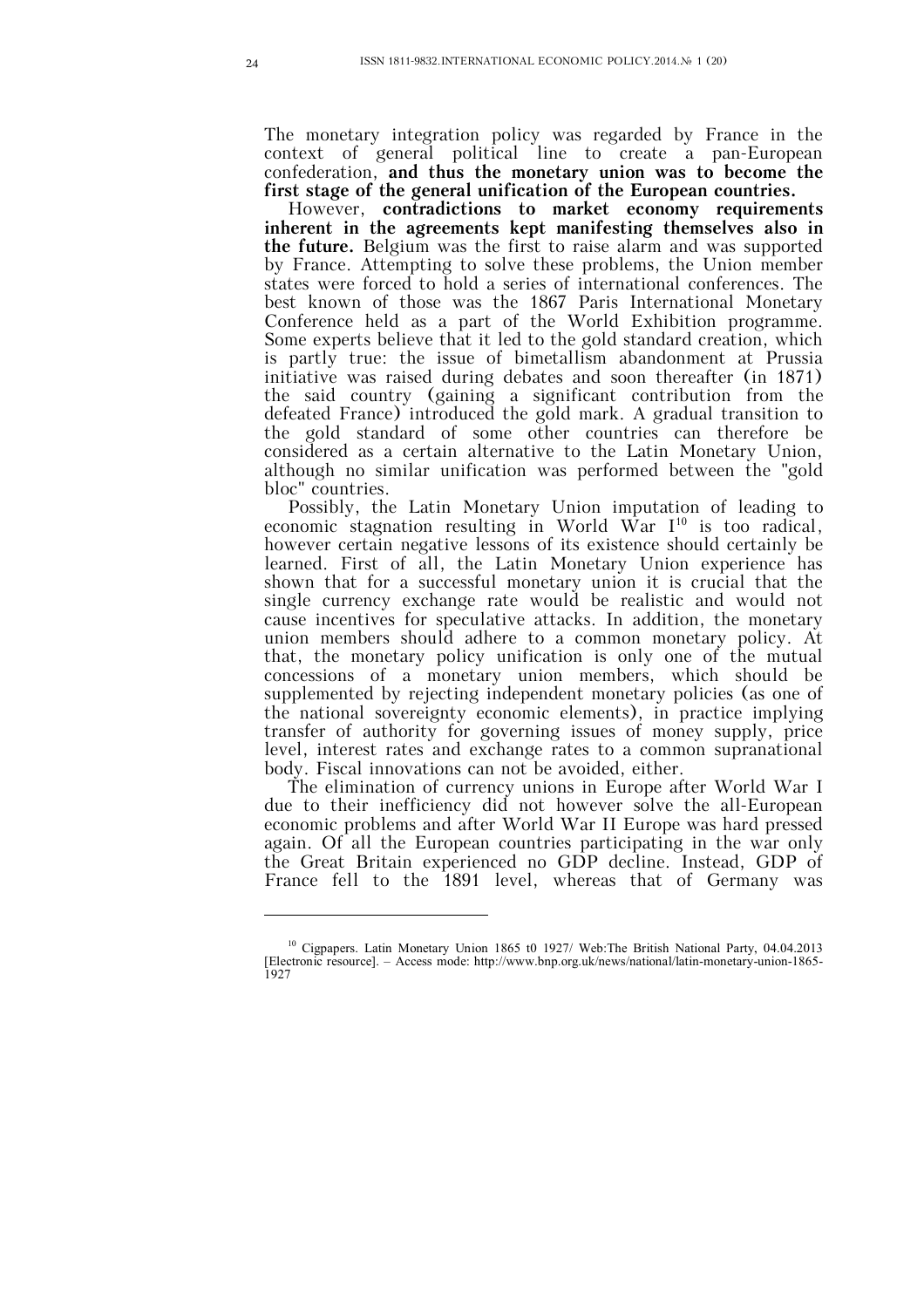decreased to the level of 1908. The lack of reliable currency has led to significant restrictions of foreign trade, which had to be based on the U.S. dollar, or even on barter.

Given such conditions, in July 1950 the Organization for European Economic Cooperation created the **European Payments Union (EPU).** The European Payments Union operating principle implied that at the end of each month the net balance of payments between the member states was forwarded to the Bank for International Settlements in Basel (appointed as the Union payment agent) for subsequent offsetting claims. The remainders were consolidated thus defining a positive or a negative balance not of individual countries but of the Union as a whole. At that, the balance was calculated in a conventional European unit (European Unit of Account – EUA) equal to the U.S. dollar. Debts were originally covered by loans, but in terms of ultimate calculation implied payments in USD or in gold. Each country had a 15 per cent quota of its trade volume with the Union member states for 1949. As long as liabilities of a country to EPU did not exceed 20 percent of its quota, the deficit financing was automatically carried out by virtue of a loan and did not require repayment. However, if the liabilities exceeded the 20 percent limit, immediate repayment of 20 percent of the total debt in gold was imposed. Debts of 40, 60 and 80 per cent of the quota were to be repaid in gold or USD. Positive balance was treated similarly, but using other percentage limits. In case the set quota was exceeded, settlements with the Union were made in gold (unless subject to exceptional circumstances the EPU Board expanded the credit volume related to such a country). The accumulated claims (positive balance) could be converted into goods and hard currency (USD) only partially and subject to a certain delay. Until the set quota was completely filled, the creditor country could only receive gold within the 40 per cent of its total net export to other EPU countries.

Such lending mechanism within EPU was beneficial not only for the debtor countries, but also for the creditor countries, since due to this system the creditor countries could expect at least a partial payment for their goods in gold or USD (instead of trading against a totally non-convertible currency). In addition, the creditor countries were to make a smaller contribution in gold to the initial capital than the debtor countries (the difference was covered by a special loan to EPU from the USA in the amount of USD 350 million under the Marshall Plan). At that, the existing rules provided for financial assistance depending on actual efforts of a debtor to remedy the situation. Provided the efforts exceeded the set debt quota, independent experts and the EPU Board would prepare proposals to the Council of the Organization for European Economic Cooperation on adjusting economic policy of the respective debtor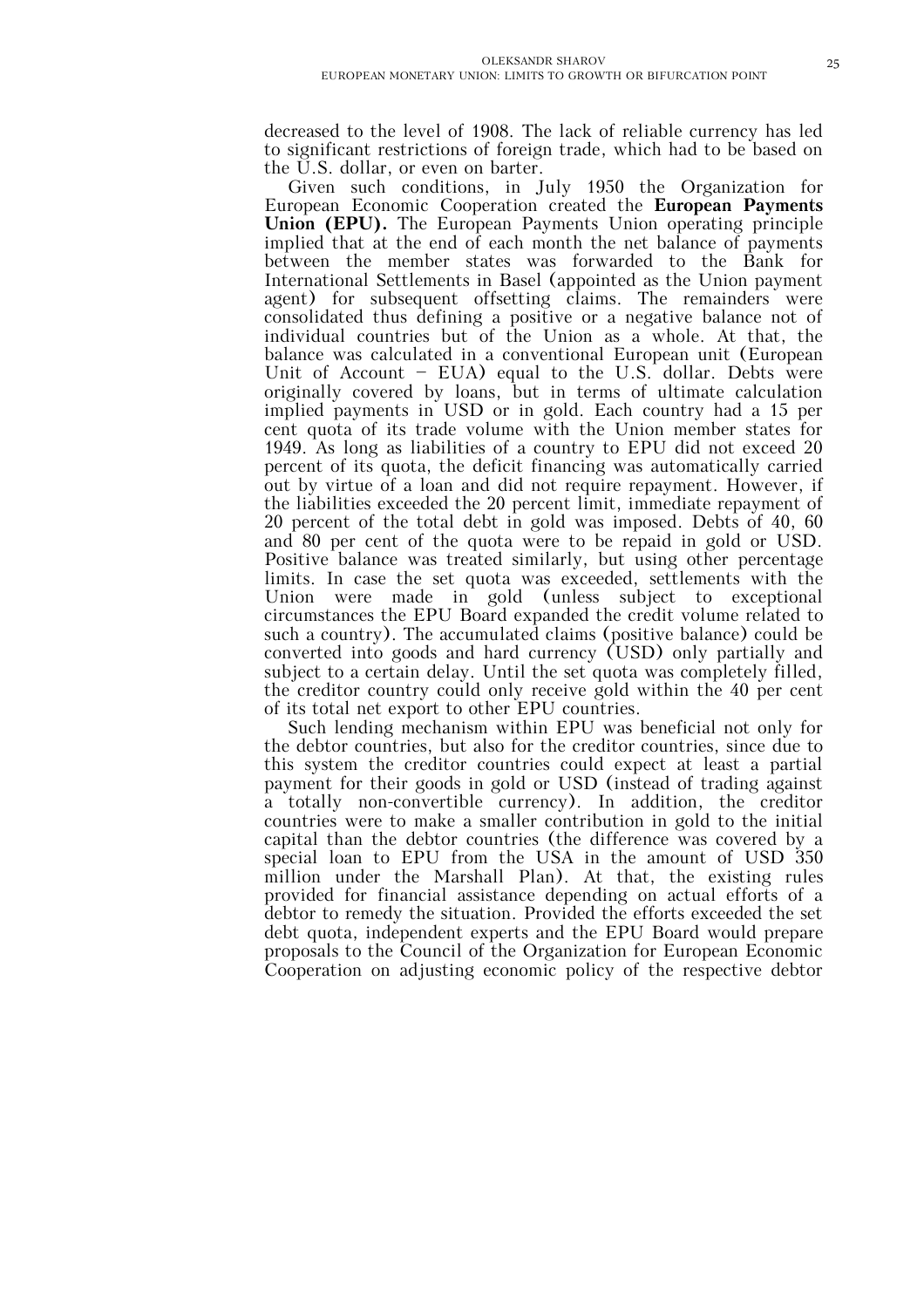country. Thus, certain guarantees were provided that the debtor country would be able to improve its economic state and repay the debts. Finally, the EPU membership rules stipulated gradual trade liberalization, establishment of common customs duties for all member states to be followed by their significant reduction. Such an approach contributed to active development of multilateral trade. Trade volumes between the EPU countries increased from USD 10 billion in 1950 to USD 23 billion in 1959. Although trade with the United States developed at a slow pace, during this period the USD reserves of the EPU countries have doubled.

The European Payments Union existed from July 1, 1950 to December 27, 1958, as it was eliminated due to restoration of the member states currency convertibility. During this time, the balance of payments (both surplus and deficit in mutual trade) of the EPU amounted to USD 46 billion with circa half thereof (USD 20 billions) repaid on the payment exchange basis, a quarter thereof (USD 12.6) repaid due to subsequent changes in the state of balance (occurrence of surplus, through which previous deficit temporarily credited by EPU was repaid), whereas payments in gold or hard currency were made for redemption of debts only in the amount of USD 10.7 billion (i.e. payments in foreign currency have been reduced by more than  $75$  percent)<sup>11</sup>.

The EPU was replaced by the European Monetary Agreement signed back on July 29, 1955 and entering into force on December 27, 1958 being aimed at further development of foreign trade and currency convertibility. The Agreement was governed by the Organisation for Economic Cooperation and Development. The Agreement stipulated establishment of the European Fund in the amount of USD 600 million (in July 1959 after Spain had joined the Fund, the amount was increased to USD 607.5 million). The funds were used for crediting temporary payment balance deficits. In September 1961 the Agreement was joined by the United States and Canada. At the end of 1972, the Agreement was terminated with functions of crediting payment balance deficits of Western countries transferred to the International Monetary Fund in full.

Unlike EPU, the European Monetary Agreement provided not quite for creation of a payment system, but rather a kind of "code of conduct" of the member states in terms of their currencies convertibility. In particular, the countries voluntarily restricted fluctuations of their currencies against USD by means of 0.75% exchange rate band (although the IMF rules set a 1% limit). In

<sup>&</sup>lt;sup>11</sup> *Eichengreen B*. The European Payments Union : History and Implications for the Evolution of the International Financial Architecture /OECD Development Centre, Paris, March 2001- [Electronic resource]. – Access mode: http://www.jbmacedo.com/oecd/triffin.html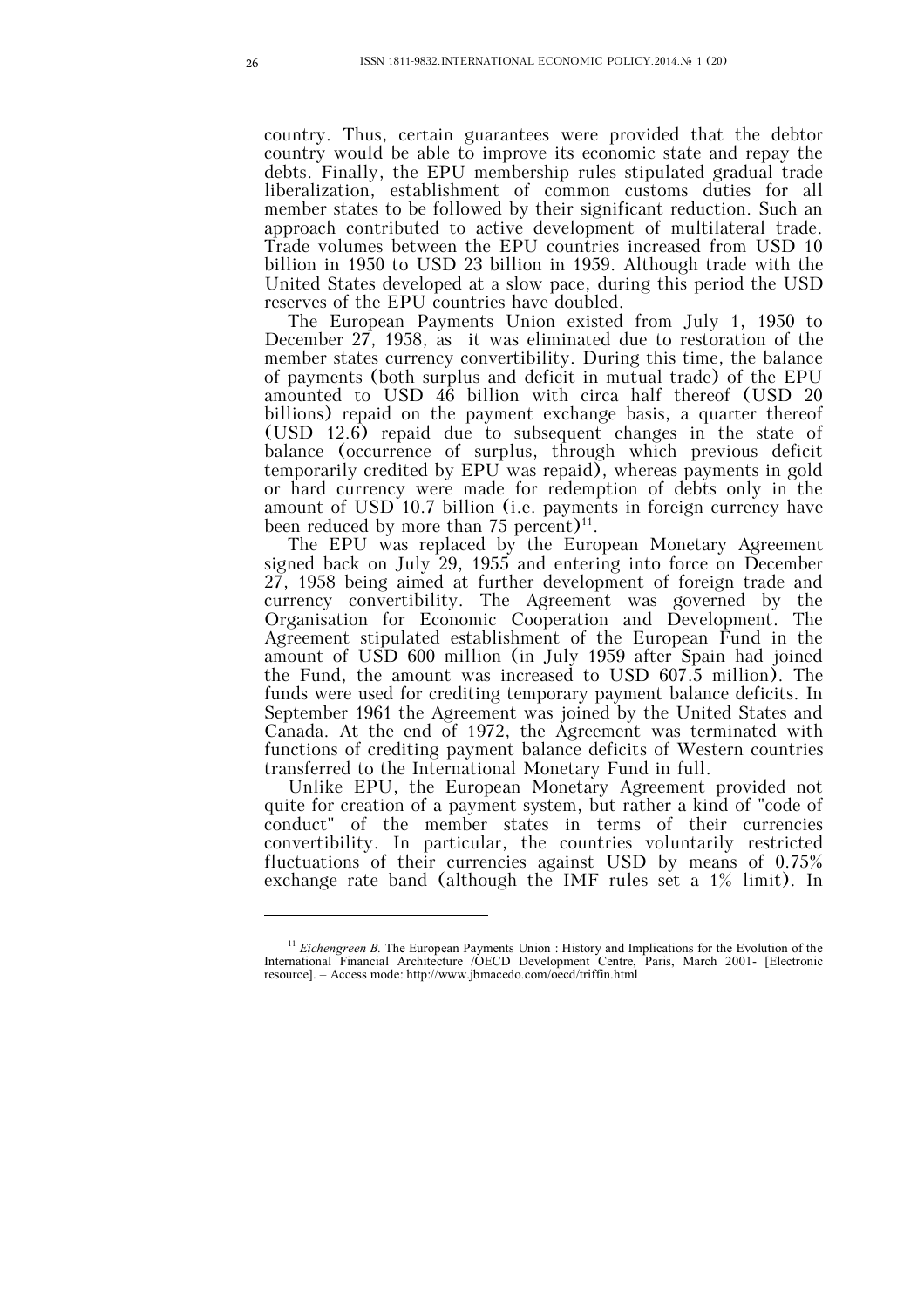addition, the countries provided each other with certain limited guarantees of compensation in case of exceeding currency fluctuation limits. From a technical point of view, the agreement did not provide for the automatic crediting of deficits (as in the EPU): European Fund loans were granted under individual terms with the crediting period not exceeding 2 years. At that, the European Fund Board of Directors held regular consultations with debtor countries on improvement of their monetary policies and practical issues of payments balance adjustment<sup>12</sup>.

The Treaty of Rome on the European Economic Community establishment was based on the fact that the issues implying balance of payments adjustment (including by means of exchange rate adjustment) as well as ensuring confidence in national currencies fell within the competence of national governments and central banks cooperating on a bilateral basis. However, as early as in 1962 the European Commission has prepared a package of proposals on coordination in the field of monetary and economic policy within the entire integration process. In 1969, the initiative for greater coordination of economic and monetary cooperation was expressed in **Barre Report**, which recognized that conclusions on the common agricultural policy indicated that its impact went well beyond the basic sector of the economy and concerned also the general level of prices, government finance and monetary relations between the Community member states<sup>13</sup>. In this regard, proposals were introduced as to implementing closer ties between strong cooperation in the field of economic policy and the implementation of a monetary cooperation mechanism within the European Economic Community based on the Treaty of Rome principles. At the same time it was emphasized that such monetary cooperation mechanism should not be seen as a replacement of the international monetary cooperation mechanism. On the contrary, it should be set up in such a format so it could completely work with the international mechanism without additional complications and would not affect obligations of the Community member states to the international currency (monetary) institutions<sup>14</sup>. Upon consideration of these proposals at the Hague meeting in March 1969, the heads of the Community states and governments pointed out some fundamental principles based on which the economic and monetary Community should be established. In particular, this implied the

<sup>&</sup>lt;sup>12</sup><sub>12</sub></sub> *Ungerer H. A* Concise History of European Monetary Integration: From EPU to EMU, 1997, p.30 <sup>13</sup> Commission Memorandum to the Council on the co-ordination of economic policies and monetary co-operation within the Community / Secretariat of the Commission, Feb.12, 1969, p.5 – [Electronic resource]. – Access mode: http://ec.europa.eu/economy\_finance/emu\_history/ documentation/chapter2/ 19690212en015coordineconpoli.pdf

 $<sup>1</sup>$  Ibid., p.12</sup>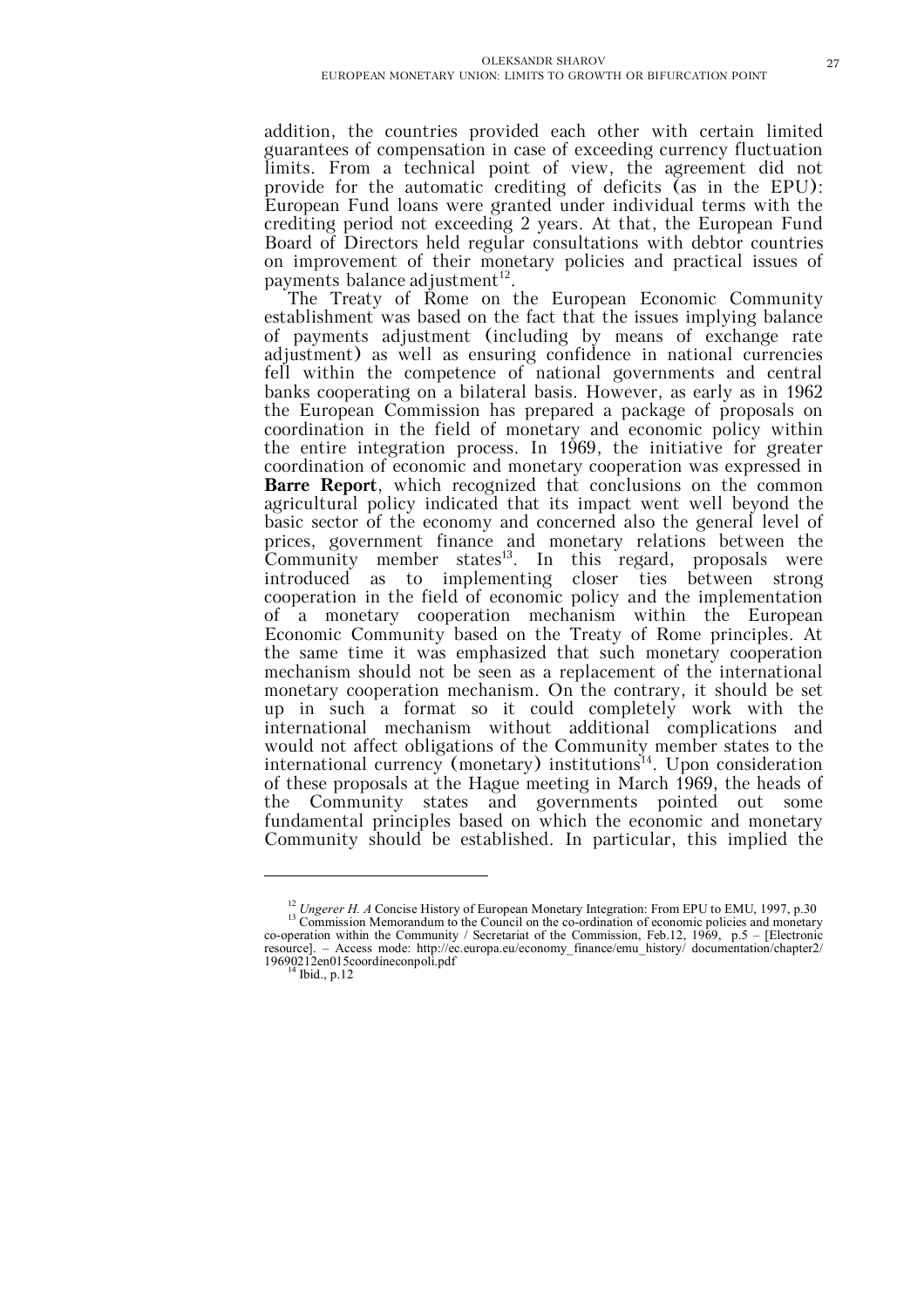free trade principle and coordination with the processes taking place in the international economic relations as well as within the system of international economic cooperation in general. Special attention was paid to the exchange rate fixing system. The outcome document of the meeting pointed out the importance of ensuring their stability and inadmissibility of the flexible exchange rate fixing system (including the so-called 'crawling peg'), since this would contribute not to unification (convergence) as such, but to separation of national economies rather. A resolution as to the phase-based principle of establishing the economic and monetary union was also adopted: the first phase (1970-71) implied that the work was focus on solving preliminary issues; the second phase (1972-75) implied preparation to the union establishment, whereas and the third phase  $(1976-78)$  was dedicated to the actual union establishment<sup>15</sup>.

In March 1970, a special Committee was established (headed by P. Werner, the Prime Minister of Luxembourg) and entrusted with preparing a plan for the monetary union establishment. According to Barre Report recommendations, the central banks created a balance of payments support fund, from which member states could receive up to USD 1 billion for the period of up to 6 months. In October of the same year, the Special Committee report was published laying out the monetary union phase-based establishment plan with the phases ranging from solid fixing of reciprocal rates to the single currency introduction.

Approaches of the experts preparing the report came to differ. The German experts (in particular, K. Schiller) as well as Dutch ones and some Italian experts believed that the wording "economic and monetary union" itself meant that firstly an economic union should be created followed by establishing the monetary one. The French and Belgian members of the group argued instead that economic convergence was logically based on a more profound cooperation in the field of monetary matters. Therefore, from their perspective it was necessary to promptly make decisions on restricting exchange rate fluctuations, creation of a common reserve fund, etc. This difference in approaches reflected diversity between the French and German visions of further integration. Perception of the prospects supported by France was based on the fact that the economic system of the Community with the fixed exchange rates would allow member states to maintain national sovereignty in matters of economic and fiscal policy. However, this did not comply

<sup>&</sup>lt;sup>15</sup> Commission memorandum to the Council in the preparation of a plan for the phased establishment of an economic and monetary union/ Commission of the European Communities, Secretariat-General : Brussels, 4 March 1970, pp.5,6,10 - [Electronic resource]. – Access mode: http://ec.europa.eu/ economy\_finance/emu\_history/documentation/compendia/19700304en019commplanphasese.pdf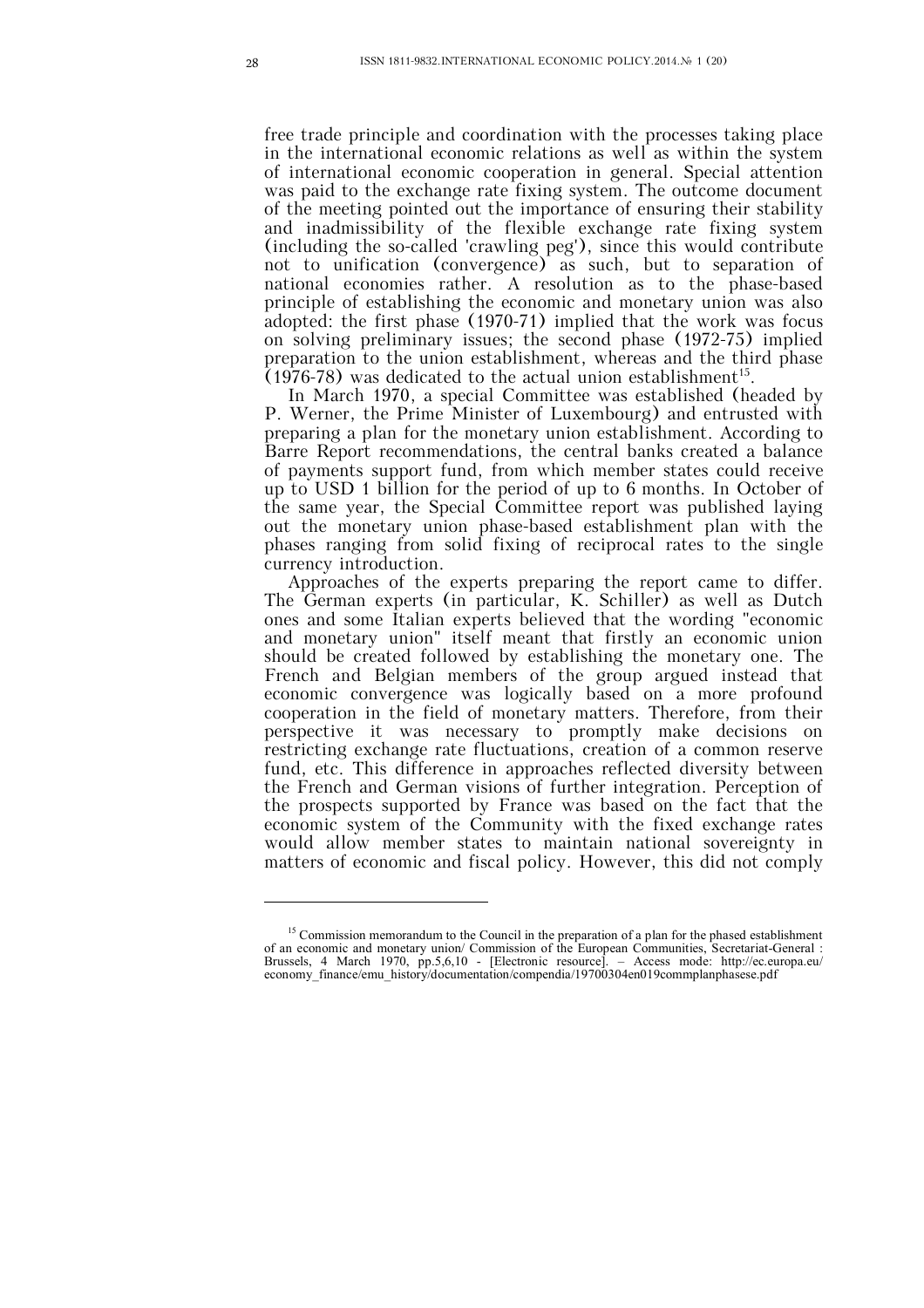with the interests of more stable countries, primarily, Germany, which argued that creation of a monetary union without economic harmonization was doomed to failure. Moreover, they suspected that countries having permanent problems with balance of payments (such as France) focused on creation of a monetary union in order to be able to resolve this problem without implementing the necessary economic reforms, through using common reserve funds for deficit financing (with the funds to be provided mainly by Germany). P. Werner himself tried to stick to a neutral position and supported parallel measures for economic and monetary cooperation (although in certain expressions at the early stages of the report preparation he inclined to the "monetarist perspective").

Another cause of the disagreement was the issue of establishing supranational bodies in the field of economic and monetary policy. K. Schiller, the Germany's Federal Minister of Economic Affairs, advocated strong coordination of fiscal policy at the EEC level, up to establishment of common bodies (such as the Central Bank) inclusive. Instead, the French again opposed any proposals that could lead to the national sovereignty restriction.

*Werner Plan* was at last officially presented on October 8, 1970 at the EEC Council of Ministers meeting in Luxembourg. The main idea was to create a common area where goods, services, workforce and capital could move freely, while foreign currency transactions would not stumble upon any complications and were not exposed to exchange rate risks. Such an economic and monetary union implied not only introduction of a single currency (which would be supported by the single currency reserves), but also creating a common capital market as well as achieving a high level of tax harmonization. This, in turn, still provided for transfer of the right to make certain decisions from the national level to the 'European' one (especially, in terms of fiscal policy) and centralization in the field of monetary policy<sup>16</sup>. However, implementation of the adopted plan failed. The matter was that the debate around European monetary integration took place against the background of an acute global monetary system crisis, which could not but affect the interests and plans of the EEC states. Specifically, in August 1971, the United States denied the right of central banks in other countries to convert U.S. dollars into gold, which was actually made in response to the demands of USD devaluation in relation to gold (in legal terms: raising the official price of gold). After making that decision the US Federal Reserve

<sup>&</sup>lt;sup>16</sup> Danescu, Elena Rodica. 'The Werner Report'/ CVCE, 2012, pp.2-3 - [Electronic resource]. Access mode: http://www.cvce.eu/obj/%20the\_werner\_report-en-baa6e5b2-7db4-4c43-8412-3cb2eb631 5e2.html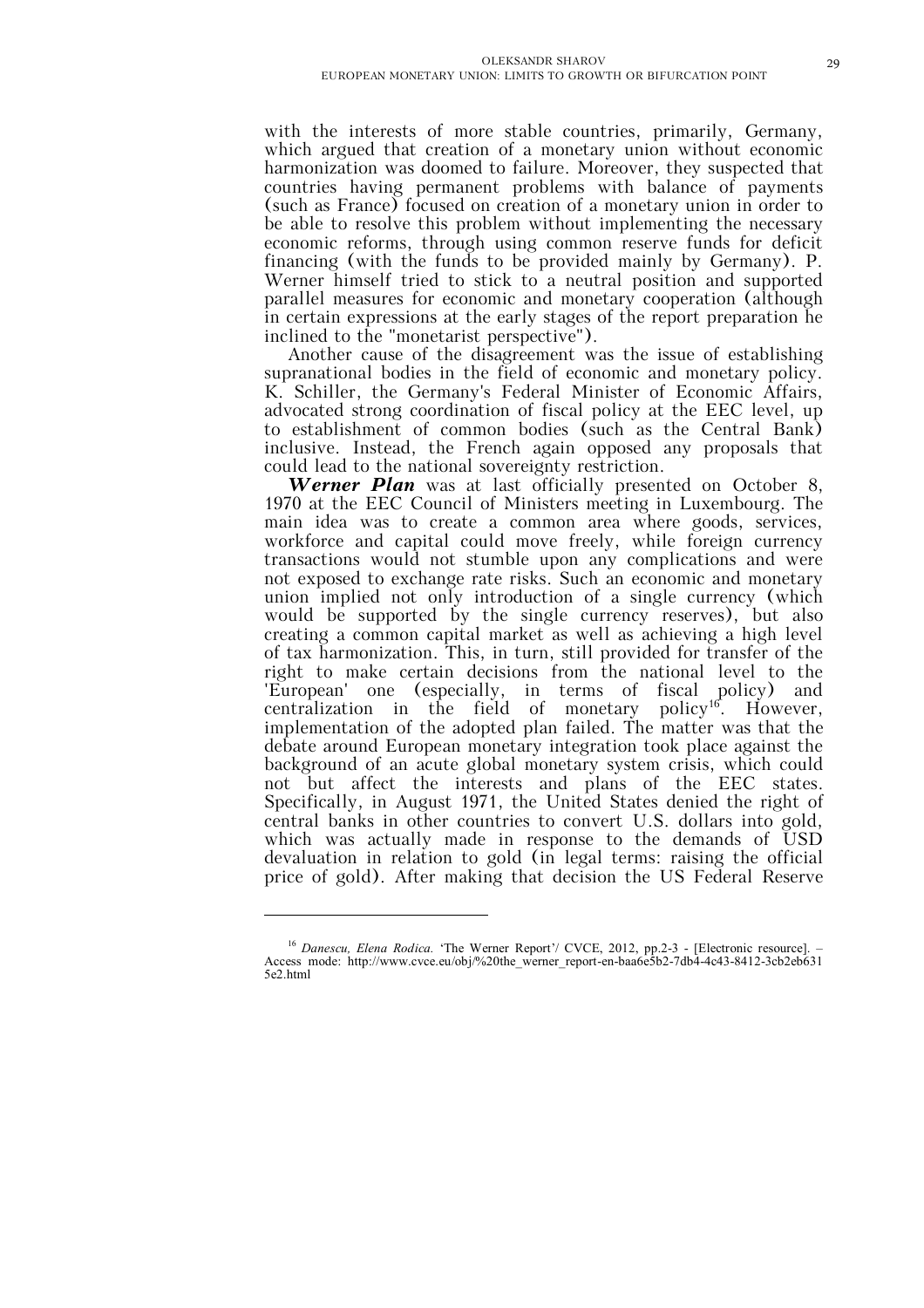System Chairman P. Volcker went to London for attending the 'group of 10' meeting where he attempted to explicate the U.S. position. In particular, he spoke of the need to transit to a system of floating exchange rates. However, only Germany supported this approach at first. Naturally, the new idea, alternative concepts of fixed exchange rates incorporated in the EEC monetary union creation project had had negative impact on the intention of the plan's rapid implementation. In late November, the issue had been discussed at the principal meeting of the "group of 10" in Rome. Currently, though, the issue specifically implied revaluating currencies of the OECD countries in relation to the U.S. dollar by the average of 11 percent (and subsequent transit of the German mark rate to free floating). However, the French finance minister claimed having no authority to make such a decision. Therefore, discussion of the proposal between the U.S. and France was adjourned to mid-December along with supplementing agenda with a meeting between the two Presidents in the Azores. During the negotiations, G. Pompidou (representing the position of all EEC countries) succeeded in reaching an agreement with R. Nixon as to devaluation of the U.S. dollar by  $8.5\%$  (from USD 35 to 38 per 1) tr. ounce). As a result of these negotiations, France refused to implement *Werner Plan*.

However, this did not imply total refusal from European countries cooperation in matters of monetary policy. The U.S. dollar devaluation agreement reached in the Azores had been formally approved three days beforehand at a meeting of the 'group of 10' finance ministers and heads of the central banks in Washington, and called 'The Smithsonian Agreement'. The Agreement also provided for the extension of the currency fluctuation limits against the U.S. dollar by  $\pm$  2,25% factor. At the same time, the EEC countries decided to proceed with *de facto* implementation of at least certain provisions of the *Werner Plan*, the result of which was signing the Basel Accord in March 1972 introducing the exchange rate coordination mechanism known as the **"European snake in the tunnel"**. The EEC Member States have extended the limits of reciprocal currency fluctuation by  $\pm$  1,125%, i.e. the currency mutual fluctuation corridor was widened to 2.25%. According to the Smithsonian Agreement all the IMF members should provide for the maximum permissible exchange rate deviation in relation to USD making  $\pm$  2,25%, i.e. the total fluctuation amount was not to exceed 4.5%. Thus, mutual currency exchange rate fluctuation of European currencies was concentrated in a narrow range ("the snake"), but in relation to the American currency it could not go beyond a wider range ("the tunnel"). Use of this regime proved short-lived, as it caused serious difficulties and contradictions.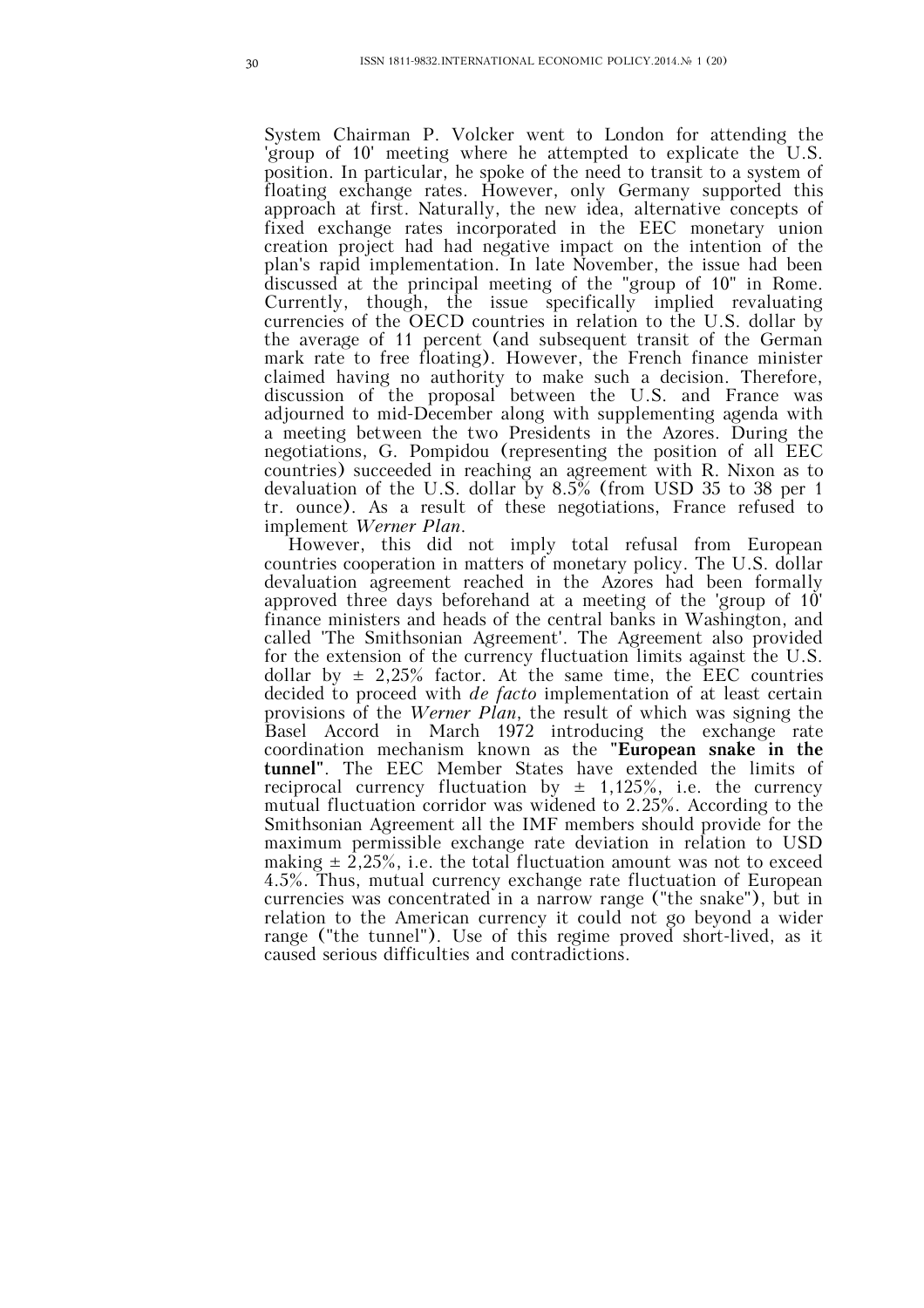Further search for new forms of monetary integration has led to the EEC Council establishing the **European Monetary Cooperation Fund** in April 1973<sup>17</sup> with its task being to provide financial support in assuring exchange rate stability (subject to the "currency snake" mechanism). The Fund's financial resources were accrued by depositing 20 percent of the gold and foreign currency reserves of the member countries and accounted in the conventional European Currency Unit  $(ECU)^*$  equal to 0.88867088 grams of fine gold  $(i.e.$ *meeting the USD "gold content" prior to its devaluation two months before)*, whereas the Bank for International Settlements in Basel was appointed as agent of the Fund. It was expected that the Fund would operate until introduction of the single European currency.

Under these conditions the "European currency snake" countries cancelled their currency exchange rate fluctuation limits against the U.S. dollar and other currencies (i.e., the "snake" went out of the "tunnel"). At the same time the mutual EEC countries currency exchange rate fluctuation limits were expanded to  $\pm$  2,25%. This renewed regime was not joined by Great Britain, Italy and Ireland. Due to the foreign exchange position instability during 1974-1978 the following European currencies had to be withdrawn from the "currency snake" regime: the Italian lira – in 1973, the French franc – in 1974, and the second time in 1976 (after returning to the system in 1975), the Swedish krona  $-$  in 1977, and the Norwegian krone – in 1978. This situation has forced the EEC countries to seek another option of deepening monetary cooperation, which resulted in establishing the **European Monetary System** (EMS) in March 1979. The main element of the new system was the renewed European Currency Unit calculated on the basis of own "currency basket"\*\*, in relation to which parities of EEC countries currencies were

<sup>&</sup>lt;sup>17</sup> Regulation (EEC) No 907/73 of the Council of 3 April 1973 establishing a European Monetary Cooperation Fund/ Official Journal of the European Communities 05.04.73, pp. L 89/2-3 – [Electronic resource]. – Access mode: http://ec.europa.eu/economy\_finance/emu\_history/documentation/chapter6/ 19730403en04euromonetcoopregul.pdf

It should be noted that European Unit of Account equivalent to USD 1.00 as established back in 1950 within the European Payments Union circulated in parallel. After EPU winding-up in mid 1950s, this unit was still used within the settlement system under the Lome Convention on EEC trade cooperation with the "third world" countries and in operation of the European Investment Bank. Since 1975, it was accounted on the "currency basket" basis (initially, similar to the SDR "basket" and amounting to USD 1.20635) and used in all EEC institutions, temporarily replacing the European Currency Unit - ECU

From the previous version it was distinguished, above all, by including only European currencies (i.e., the U.S. dollar was not included): it was originally based on the basket of the same nine currencies, which once had formed the basis of European Unit of Account (EUA): the West German mark, the French franc, the British pound sterling, the Dutch guilder, the Italian lira, the Belgian franc, the Irish pound, the Danish krone and the Luxembourg franc. After joining the EMU by other countries, the "basket" also incorporated their currencies: from 1984 – the Greek drachma, in 1989 – the Spanish peseta and the Portuguese escudo. Upon creation the ECU was equal in value to the SDR, but gradually this equality grew disrupted on account of their "baskets" different composition.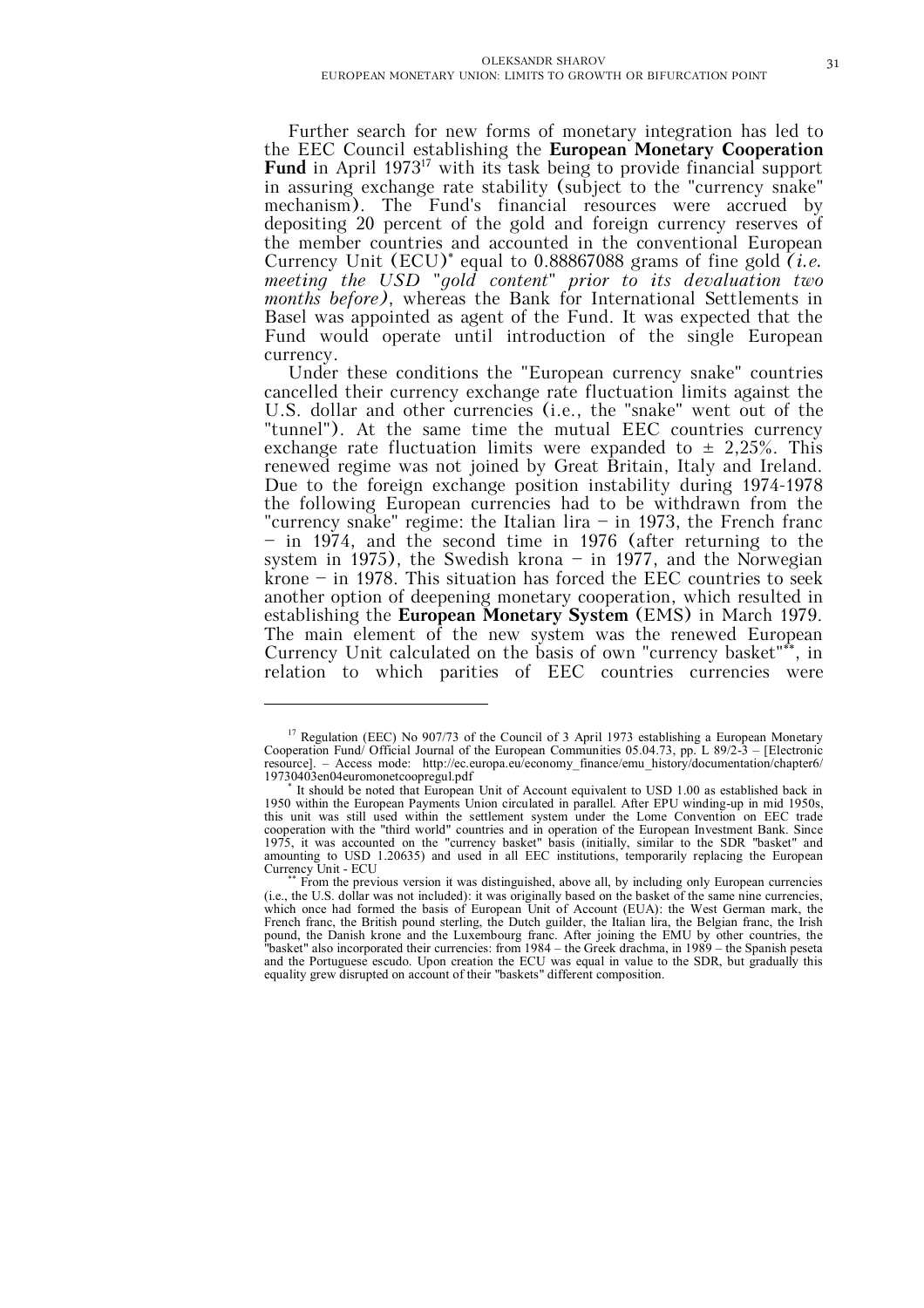established. In case their rate fluctuation exceeded permissible limits, central banks of the ECU member countries were obliged to redeem currencies of the partners in unlimited amounts. The main rate fluctuation limit in relation to ECU was set at  $\pm 2.25\%$  of mutual central rates for seven currencies, and  $\pm 6\%$  for the eight one – the Italian lira. The exchange rate "abnormal" state indicator was the so-called 'threshold of maximum divergence'<sup>18</sup> . In case of the relevant currency exchange rate reaching the said "threshold", the banks were obliged to take action for its stabilization. This system was called the Exchange Rate Mechanism (ERM).

The initial ECU issue was based on the deposits available at the European Monetary Cooperation Fund as well as on portions of the gold and foreign currency reserves of the EMU member states (per 20% of each type of reserves). These deposits were regarded as threemonth loans. At that, gold deposited with EMCF was valued at the average market price for the last 6 months (but not exceeding the market price on the penultimate day of the period), whereas deposits in USD were converted to ECU based on the U.S. dollar market value fixed two business days prior to the date of conversion.

In 1986, the Single European Act has introduced certain economic prerequisites of fair and loyal competence as well as longterm stability in the domestic market. In addition, the Act referred to the European Monetary Union and deepening of the monetary cooperation between the Community member states, in particular, implying the European Monetary System and the European Currency Unit. Under the Act relevant provisions were introduced to a new article of the EC Treaty (Article 102 a). In the same year, a decision was adopted at the EC Hanover June summit to create an Ad hoc Committee for processing the new plan for establishment of an economic and monetary union (headed by J. Delors, the President of the European Commission).

The Delors Committee report on the EMU in the European Community was officially presented in April 1989. The Committee recommended to proceed towards establishment of an economic and monetary union in three phases whereby making significant steps to ensuring economic convergence, price stability and fiscal discipline before exchange rates of the member countries are fixed (including in terms of exchanging for the single currency). The first phase (from July 1, 1990) stipulated introducing more profound coordination of actions; the second phase implied institutional preparation for the final phase during which exchange rates were to be fixed and exchange to the single currency was to be performed.

<sup>&</sup>lt;sup>18</sup> *Apel E.* European Monetary Integration : 1958 – 2002 – Routledge, 1998, p.68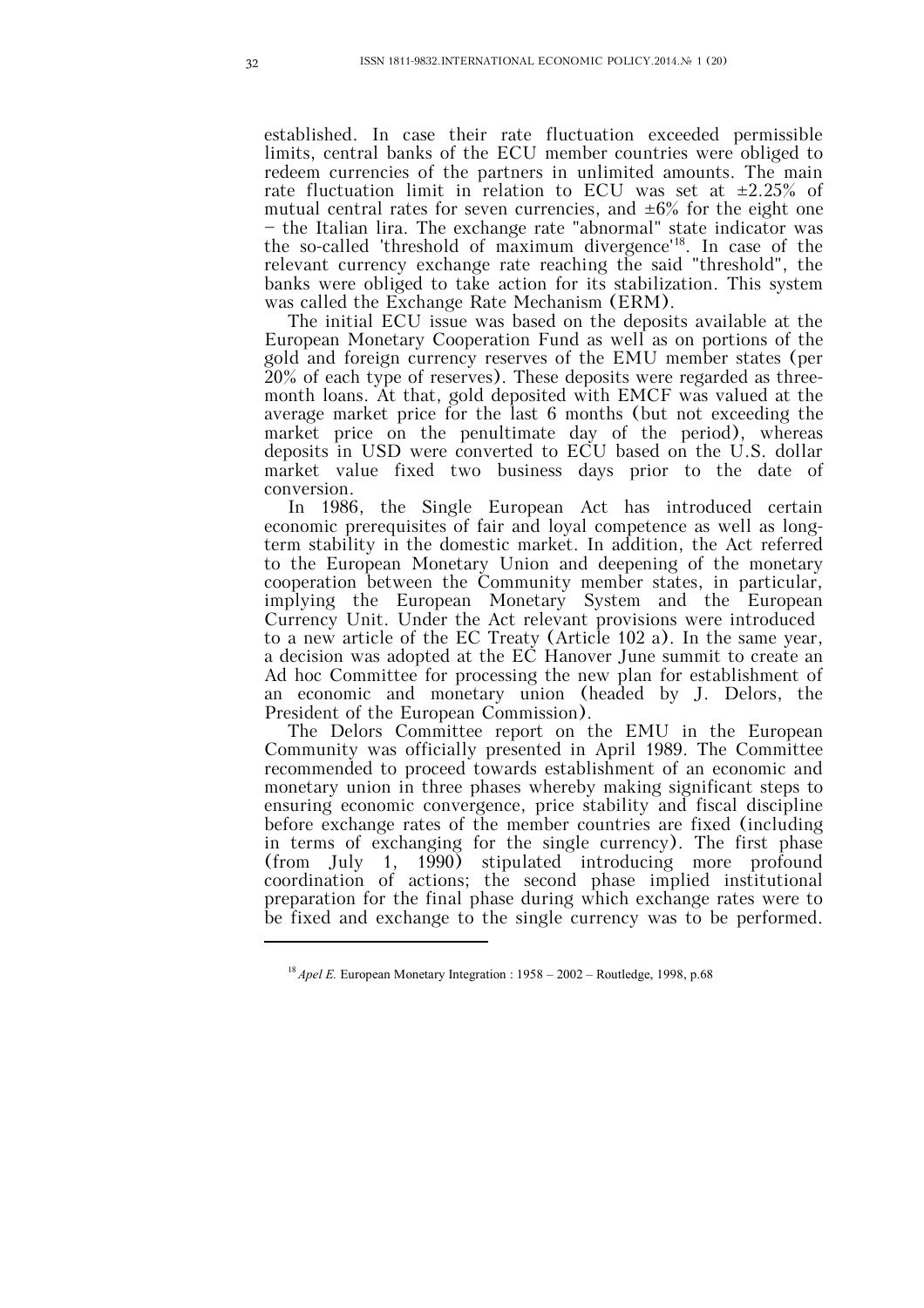Thus, the experts returned to the ideas expressed in the *Werner Plan*, after all, which was later acknowledged by J. Delors himself, saying: 'It could be said that the overall philosophy behind what we proposed and even the structure of the Delors Report were very heavily influenced by the Werner Report... The Delors Committee's report is a direct follow-on from the Werner Committee's report'<sup>19</sup>. No wonder, since the *Werner Plan* always acted as a kind of 'initiator' of ideas in discussions held in those days. This applies, in particular, to such initiatives on further European integration in general as the 'Spierenburg Plan', the 'Report of Lord Cromer's Group' and the 'Tindemans Report', or to R. Mundell's and G. Magnifico's concept of the 'parallel currency', as well as to a less known so-called 'All Saints Day Manifesto' .

## **Economic and monetary union formation**

In June 1989, at Madrid meeting the European Council generally approved the project of establishing the European Monetary Union proposed by Delors Committee, and in December of the same year it was decided at a meeting in Strasbourg to hold intergovernmental conference on the issue for developing a specific course of action. Real preparatory work was commenced at the Economic and Financial Affairs Council (ECOFIN) meeting in July 1990, as the Monetary Committee's report on the subject was presented providing a detailed plan for implementing single monetary policy and introduction of the single currency. The report was approved by all Member States of the Community, with exception of Great Britain. Next month, the European Commission formally identified four theses forming the economic and monetary union basis:

 - the monetary policy should be defined and implemented by the new institution of the Community – the European Central Bank.

<sup>&</sup>lt;sup>19</sup> Danescu E. 'The Werner Report and the Delors Report', in A rereading of the Werner Report of 8 October 1970 in the light of the Pierre Werner family archives – Conclusion/ Sanem: CVCE, 2012, p.3 – [Electronic resource]. – Access mode: http://www.cvce.eu/content/publication/2012/4/5/72dae01a-6f2f-4b00-8caa-ba66db14dcac/ publishable\_en.pdf

In 1975, nine European economists addressed *The Economist* British weekly publication with a manifesto proposing introduction of a parallel single currency – the 'Europa', exchange rate of which with respect to national European currencies was supposed to be "floating" based on purchasing power changes (that is, to be indexed against inflation rate). Since the journal issue was released on November 1, the article was jokingly called "The All Saints' Day Manifesto for European Monetary Union", implying that the "All Saints" notion would be applied to all European governments, provided they agreed to the proposals. Later, the manifesto authors as members of expert groups published two reports on the subject for the European Commission (Optica Report '75, Optica Report 1976).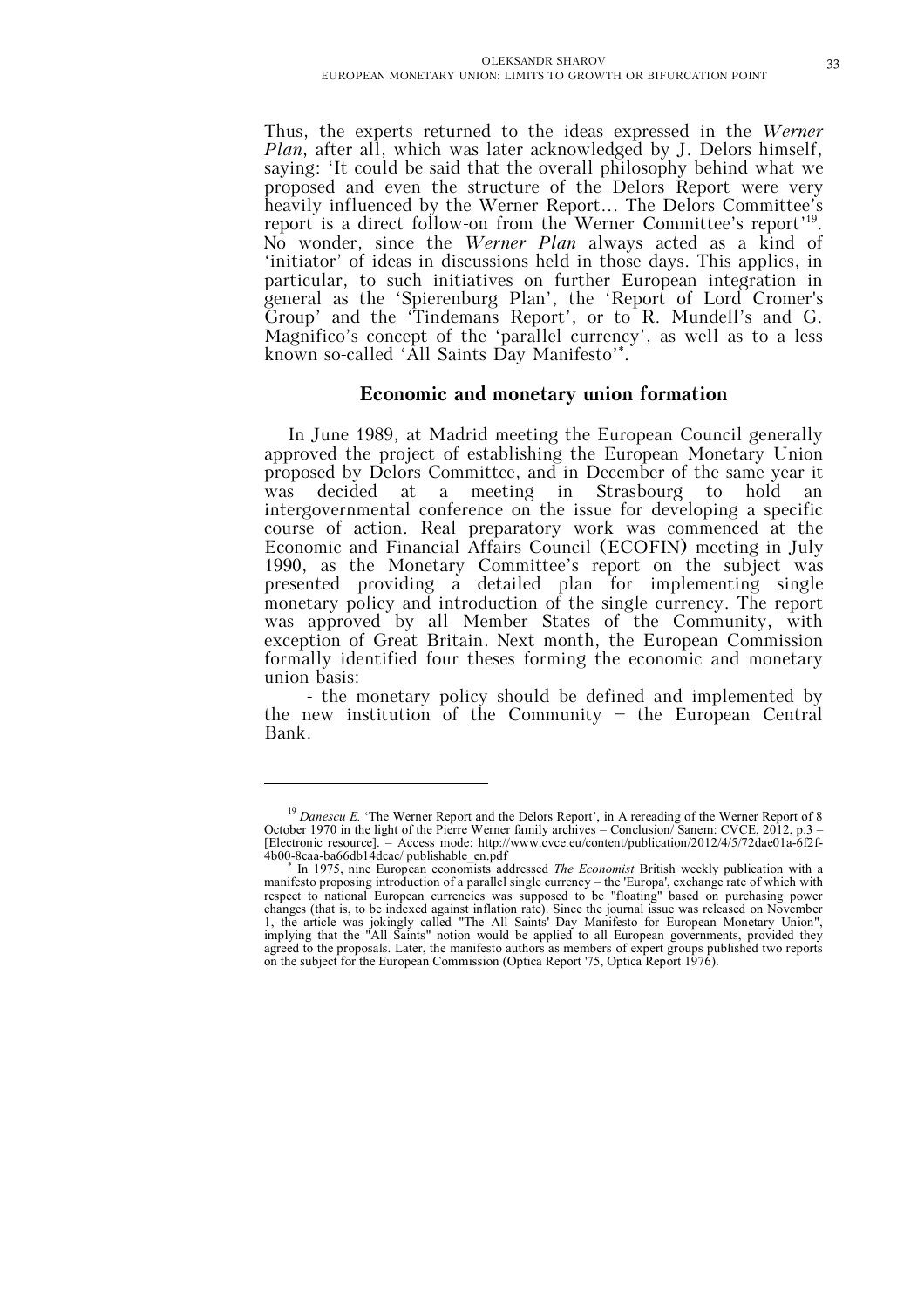- the main objective of the ECB (which should act regardless of political pressure) is ensuring price stability.

 - fiscal discipline should form the basis for close convergence of economic policy trends of individual states.

 - the future common EEC currency shall be the European Currency Unit (ECU).

 In December 1990, the second Intergovernmental Conference was dedicated to discussing creation of a political union. At that, consensus was reached that creation of a common market and an economic union can not be considered accomplished with no single currency introduced. Results of the two Intergovernmental Conferences were recapitulated at the Maastricht Summit (December 9-10, 1991), where it was also decided to establish a political union with EEC replaced by the European Union. These resolutions have been ratified by the European Parliament and signed by the heads of states and governments of the Union in April 1992 and called the **Maastricht Treaty.**

The economic and monetary union formation pursuant to the Treaty envisaged three phases.

 During the *first phase* (till December 31, 1993) all restrictions on the free movement of capital within the European Union and between the European Union and third countries have been eliminated. Special attention was paid to ensuring convergence of economic development indices within the EU, to which end the member states adopted convergence programmes designed for several years and identifying specific targets and anti-inflationary and fiscal policy indicators. In terms of preparation for the introduction of a single currency such programmes focused on achieving consistently low inflation indices, consolidation of public finances and stability of exchange rates in relations between member states were presented to the EU Council for Economic and Financial Affairs.

 During the *second phase* (from January 1, 1994 to December 31, 1998) the EU member states implemented the policy aimed at achieving widely known convergence criteria set forth by the Maastricht Treaty. In addition to the mandatory conditions the European Commission and European Central Bank retained the right to assess the state and development of the balance of payments of a pre-Accession country, market integration results, special workforce charges and other price indices.

 Also during this phase (in 1994) the *European Monetary Institute* was established replacing the European Monetary Cooperation Fund with its main task being determination of the legal, organizational and material and technical prerequisites essential for the European Central Bank (establishment of which was to become a result of the Institute's activity). The European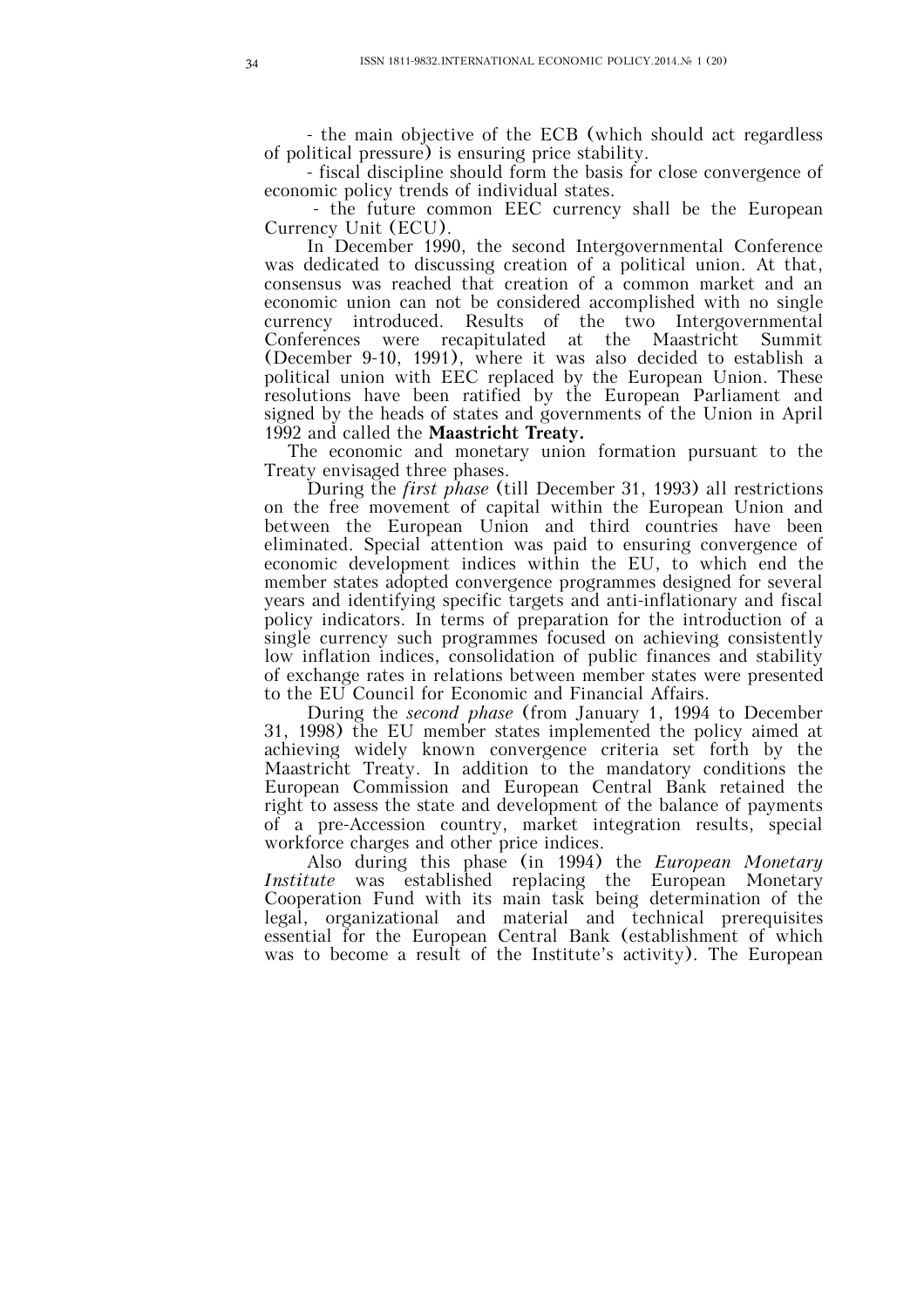Monetary Institute was also responsible for strengthening coordination of the Member States' monetary policies on the eve of the economic and monetary union establishment and as such authorized to provide recommendations to the national central banks.

In 1995, the European Union was joined by Finland, Sweden and Austria, whereas in December the European Council meeting in Madrid adopted the programme for introduction of the single currency, whose name was changed from the ECU to the euro. The programme implementation provided for identifying countries meeting the convergence criteria and being allowed to make transition to the euro, as it was performed in March 1998 with the EU Commission presenting a report on the EU countries achieving the convergence criteria stipulated under the Maastricht Treaty and thus recommending to admit eleven countries to the monetary union (all EU countries except Great Britain, Denmark, Sweden and Greece). In general, by the end of the second phase a noticeable convergence of the key macroeconomic indices of the union member states was achieved along with real progress in ensuring price stability, consolidation of public finances, reducing long-term interest rates, stabilizing the exchange rates of national currencies.

During the *third phase* (from January 1999) of the economic and monetary union formation the euro introduction programme has been implemented comprising *three stages:*

 1. From January 1, 1999 to January 1, 2002: final fixing exchange rates of the EU member states national currencies, transfer of bank and corporate non-cash payments to euro, conversion of loans, deposits and long-term financial liabilities to euro, commencement of the European Central Bank operation (as established on the European Monetary Institute basis on June 1, 1998) as well as implementation of the single monetary policy in cooperation with central banks of the EU member states. During 1999-2001 in terms of non-cash settlements in the eurozone both euro and related national currencies were used simultaneously. The 'no compulsion' principle was applied: any business entity had the right to choose the currency for invoicing or payment.

2. From January 1, 2002 to July 1, 2002: cash circulation of banknotes and coins denominated in "euro" was introduced, while circulation of the national currencies of the member states was gradually eliminated.

3. From July 1, 2002: transition of all types of transactions and payments within the European Economic and Monetary Union to the euro has been accomplished.

Introduction of the euro as a single currency pursued primarily the aim implying establishment of the economic stability zone, facilitating currency exchange and coordination of economic policy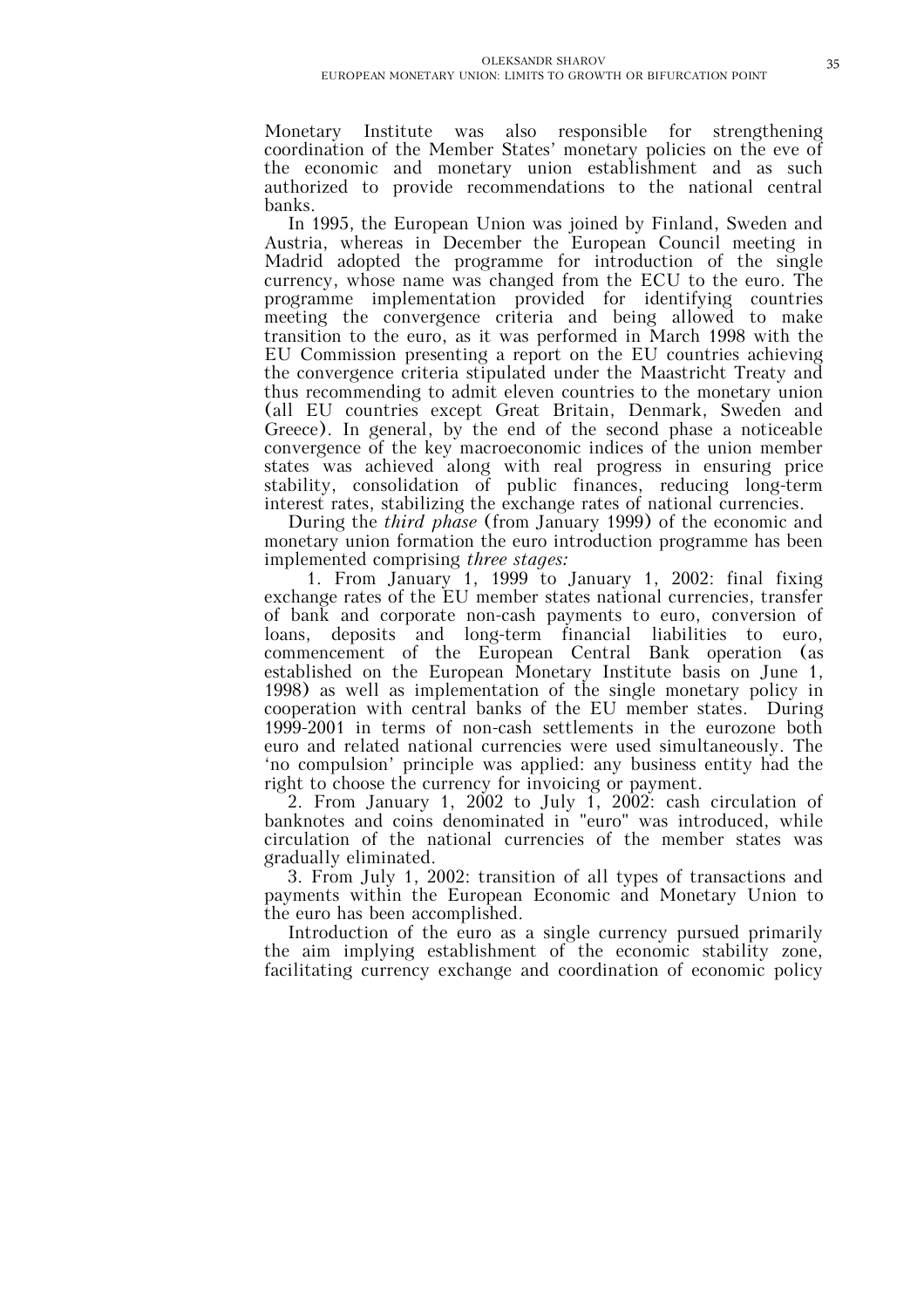measures. Achievement of this goal required creation of a supranational currency regulation and currency control system, to which end the European System of Central Banks (ESCB) was established with the purpose of maintaining price stability and supporting the EU general economic policy<sup>20</sup>.

#### **Monetary union functioning problems**

Introduction of the single currency gave rise to the issue of creating a new system of settlements under which all the currency union members would support real-time mode, allowing for virtually instanteous payments in any Member State. Payments within such a system would be possible only subject to availability of the necessary funds in a current (correspondent) account with the respective central bank. Provided funds are available, the transaction is performed immediately  $-$  in real time. In case of lacking funds in the account, the transaction is enqueued until the required amount is credited. This mechanism was called the Real Time Gross Settlements (RTGS) system. Clearance and settlement transactions in terms of national RTGS can be effected throughout the eurozone. All national RTGS are linked through a TARGET mechanism and form the European system of payments in euro. At the same time (in parallel with  $RTGS$ ) the traditional correspondent banking mechanism is still applied allowing to carry out transactions not only in euro, but also in other currencies.

<sup>&</sup>lt;sup>20</sup> Protocol (no 4) on the statute of the European System of Central Banks and of the European Central Bank - [Electronic resource]. – Access mode: http://www.ecb.int/ecb/legal/pdf/en\_statute\_ from\_c\_ 11520080509en02010328.pdf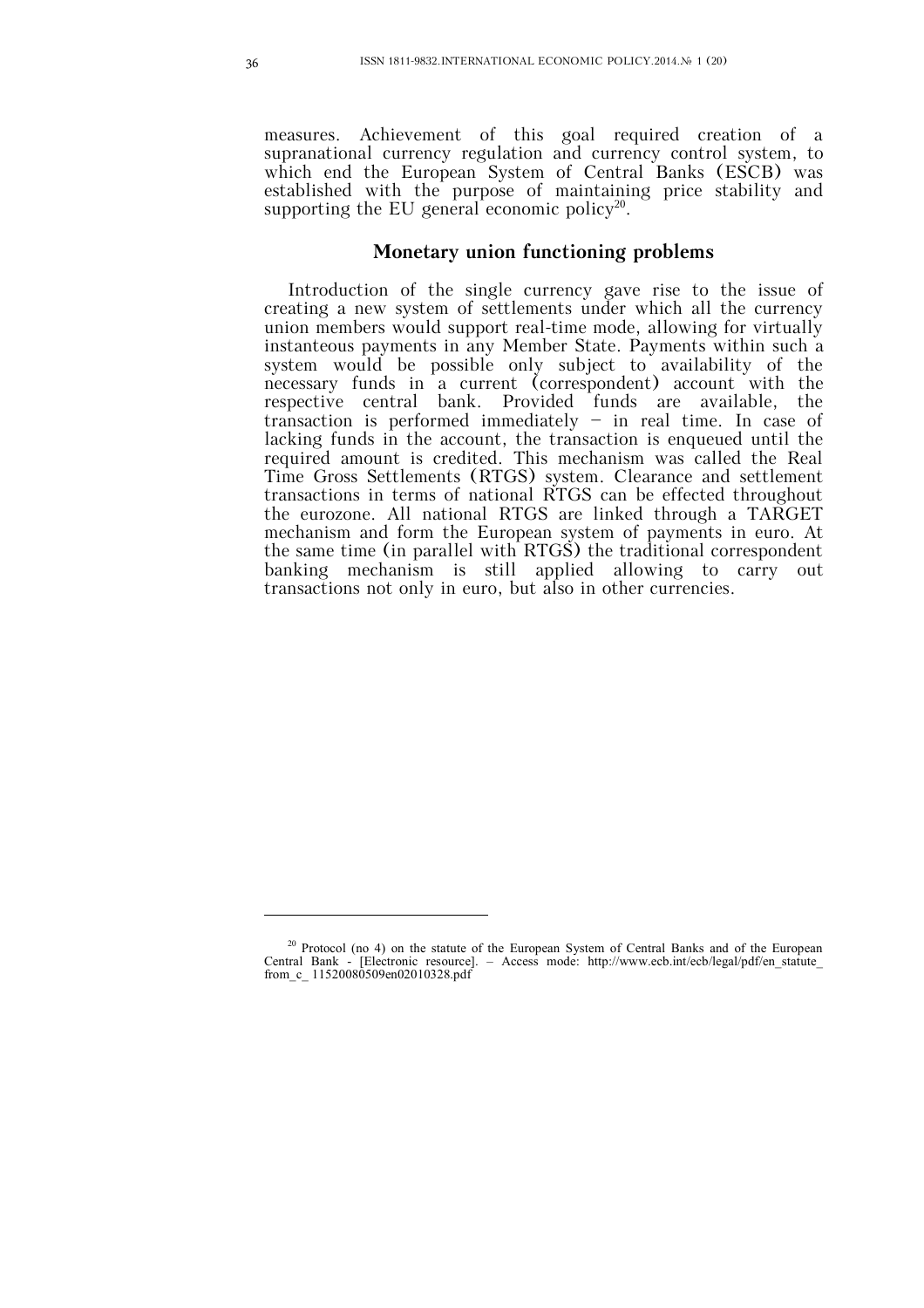

**Fig. 1** Interconnection of the bank settlement systems

Source: *Tymchenko M.N.* History of the single European currency introduction and its aftermath /Financial Management, No. 1, 2001 – [Electronic resource]. – Access mode: http://www.finman.ru/ articles/2001/1/577.html [In Russian].

Besides, an important role is played by the supranational clearance systems of the European Banking Association – EURO 1 (in fact, being a commercial equivalent to RTGS) and STEP 1 (focused on settlements of small and medium-sized enterprises).

Upon introduction of the euro to the European economic and monetary union currency system the EU territorial enlargement process did not cease: in 2004 and 2007 another 12 states in Europe joined the community, with 6 of them also joining the eurozone: Slovenia in 2007, Cyprus and Malta in 2008, Slovakia in 2009, Estonia in 2011 and Latvia in 2014.

During this process, the same existing convergence criteria applied to new members with compliance extent assessed in accordance with Article 121 of the *Protocol on convergence criteria*. Among other things, it is stipulated that a country must for at least two years apply a new exchange rate mechanism – the so-called ERM-2 (Exchange Rate Mechanism), while its foreign exchange market should not experience too much pressure. The new ERM-2 terms were set forth in the Resolution of the Amsterdam European Council (June 1997) and the Agreement between the ECB and the national central banks of the states outside eurozone (September 1998). It has been provided that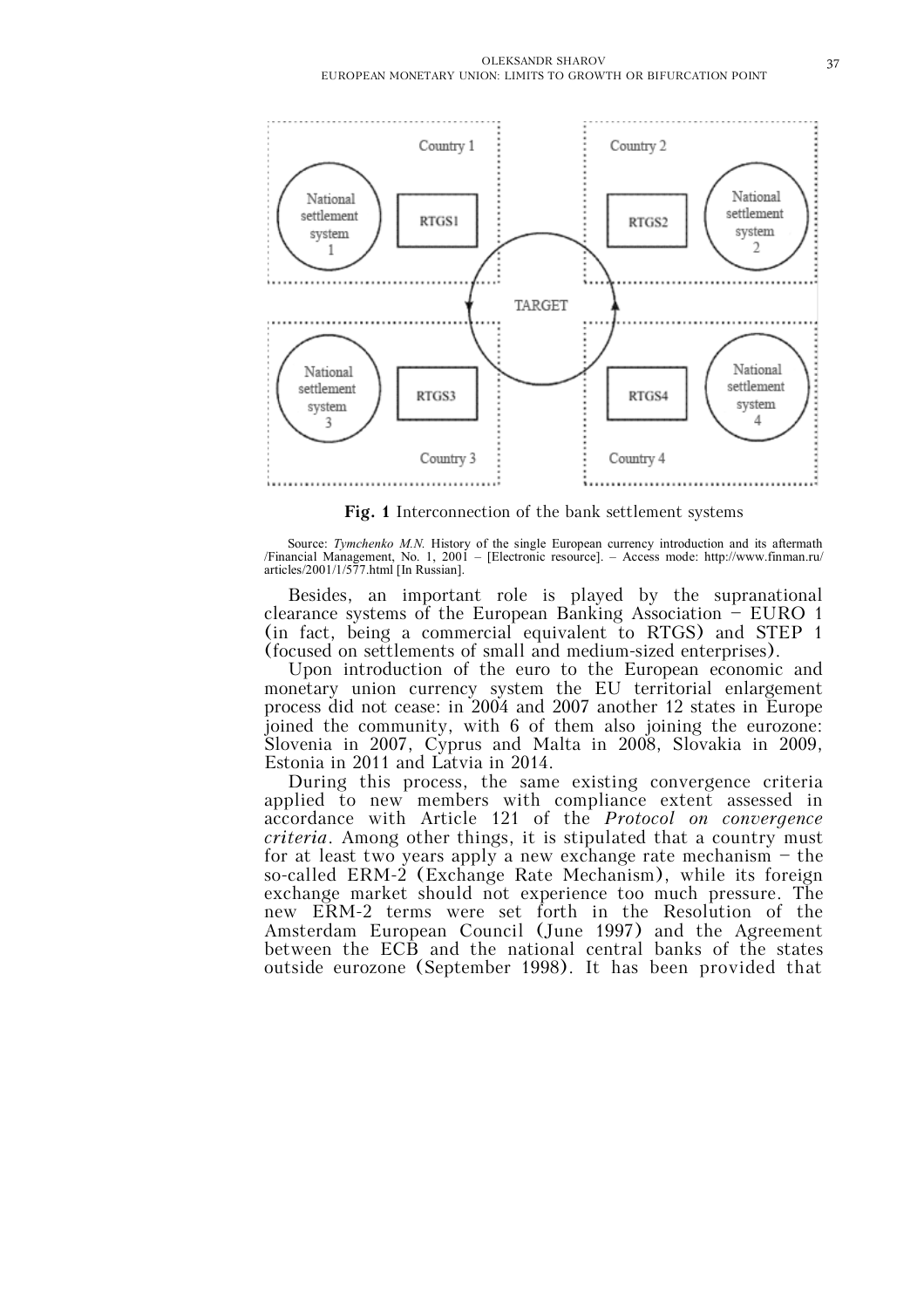the central exchange rates between the euro and national currencies are established and adjusted by the ECB together with the central banks of the respective countries. Temporary fluctuations are allowed within 15%, whereas upon reaching the latter value national central banks are obliged to ensure unrestricted intervention in the foreign exchange market in order to keep the exchange rate within the prescribed limits. Thus, the new mechanism is quite compatible with a wide range of exchange regulations with exception of only three of those, namely: a) regulation omitting the agreed central exchange rate against the euro; b) 'crawling peg'; c) regulation implying peg to any other currency other than the euro. Attention should without fail be drawn to the fact that a pre-Accession country does have to transit to the fixed euro exchange rate (as a penultimate stage of convergence) and such a country may not during two years of the 'probation term' independently manipulate the exchange rate of its national currency (e.g., in order to enhance competitiveness of domestic producers).

Thus, the European Economic and Monetary Union (or the "eurozone") consists of 18 EU countries. Introduction of the euro has brought them certain advantages. In particular, it should be noted that foreign exchange risk has been eliminated, as were the costs of conversion transactions, while financial markets have become more stable and homogeneous, whereas organizational, technical, legal and regulatory obstacles in the eurozone which used to lead to segmentation and fragmentation of national markets have also been to a large degree done away with.

However, further expansion of the eurozone still remains doubtful. As of January 1, 2015, Lithuania is supposed to join the monetary union. Previously (in 2007), the country was rejected joining the eurozone because of failure to comply with the 'inflation criterion' (by 0.1 %). This time a problem can arise as well, but concerning the 'budget criterion': although the budget deficit is planned at 2.5 % of GDP (which is below the 'access level' of 3%), experts suggest the possibility of an actual deficit increase, which might again jeopardize implementation of the single European currency in Lithuania. Besides, level of support regarding transition to the euro in Lithuania is not high enough<sup>21</sup>. Similar trends are also observed in Poland (which has repeatedly announced its intention of joining the monetary union: first, D. Tusk, the Polish Prime Minister had announced at Krynica 2008 international forum that

<sup>21</sup> *Milne R. , Spiegel P.* Lithuania shows rare enthusiasm for eurozone membership/ Financial Times,Dec/30, 2013 – [Electronic resource]. – Access mode: http://www.ft.com/intl/cms/s/0/ a0ca35e0- 54f9-11e3-86bc-00144feabdc0.html?siteedition=intl#axzz2wEBLTN00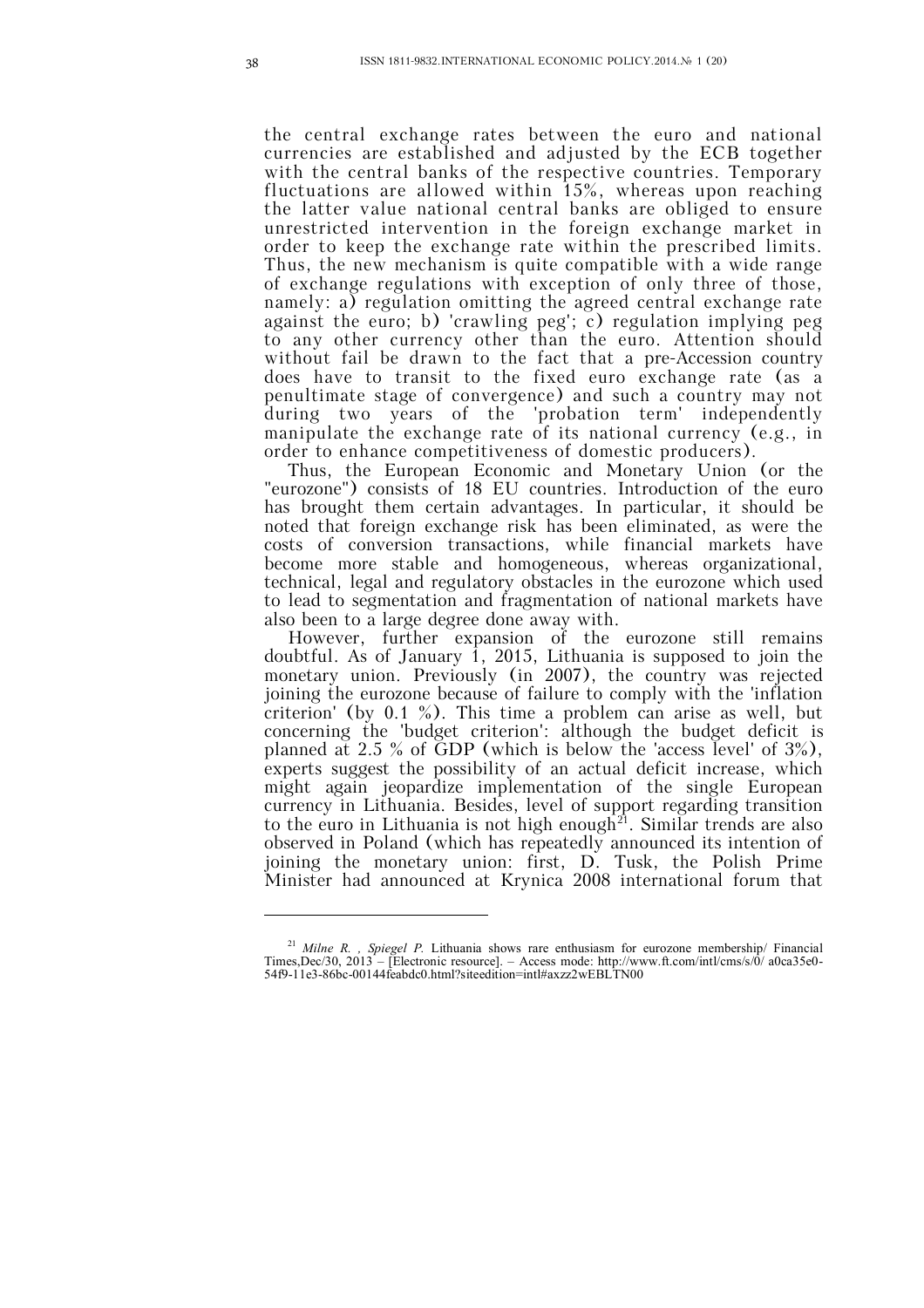Poland would join the monetary union in January 2012, however the term was later shifted to 2014, 2015 and 2016). Today the main problem in this respect implies lack of Seim support to the government, required for introducing changes to the Constitution of Poland which stipulates that the only issuing body of the country is the National Bank of Poland. Provided there is the required majority in the Polish government after the 2015 Parliamentary Elections (at that, political analysts say such an opportunity is most likely to emerge in 2019 at the earliest), all the same experts say that even after introducing the changes for technical and organizational measures on introduction of the euro the latter will have to take at least 6 years. At that, a lot of things could change during this time. Already, two of the three main economic arguments in favour of introducing a single currency (lower loan interest rates and increased foreign investment) have lost their practical value to Poland, whereas the third benefit (reduction of transaction costs) is negated by such a disadvantage as the impossibility of devaluating national currency for boosting international competitiveness of the national economy (which 'peripheral countries' of the eurozone had faced) $22$ . However, on the other hand, an important political argument in favour of joining the monetary union emerged: the threat of Russian intervention to Ukraine has forced to ponder over the fact that more integrated countries could expect a higher level of solidarity and protection from their partners. Furthermore, Polish experts believe, closer ties with the eurozone contribute to feeling more confident in the event of an economic crisis, which Russia could cause in Europe<sup>23</sup>. From this point of view, joining the eurozone may prove an additional 'safety lever'.

Joining the eurozone by other 'EU new member states' is primarily restricted by the requirement of prior pegging national currency to the euro. So far, this has been achieved only by Bulgaria. At that, Bulgaria is experiencing significant problems as regards ensuring compliance with criteria for joining the monetary union: in the first place, due to weakness of its public finances (the budget and the debt). Thus, according to P. Chobanov, the Bulgarian Finance Minister, Bulgaria will join the eurozone 'at the appropriate time', as soon as the national economic situation grows favourable. However, experts say it is likely to happen after four

 $22$ , Poland did not join the euro zone" Puls Biznesu, 06 Lut., 2014 – [Electronic resource]. – Access mode: http://www.pb.pl/ 3548621,26036,polska-nie-wejdzie-do-strefy-euro [In Polish]. <sup>23</sup> *Kamińska A.* Russia pushes us towards the euro / Rzeczpospolita, Mar.5, 2014, s.1 – [Electronic

resource]. – Access mode: http:// www.ekonomia.rp.pl/artykul/1091553.html?print=tak&p=0 [In Polish].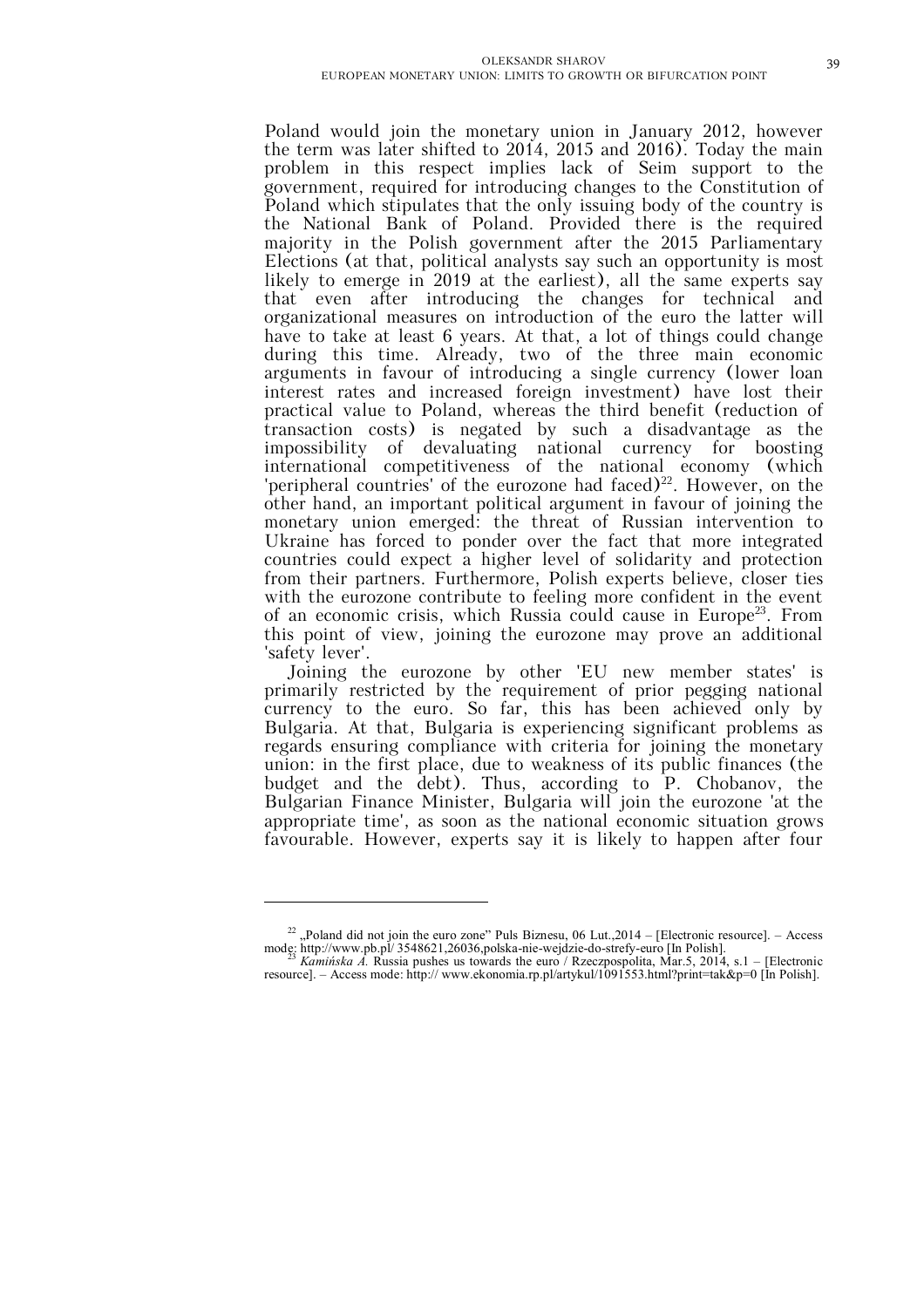years at the earliest<sup>24</sup>. Somewhat more optimistic is the perspective of the Romanian neighbours: according to V. Ponta, the Prime Minister, the country can join the economic and monetary union in  $2018-2020^{25}$ . Naturally, a more preferred term would be  $2018 - \text{just}$ in time to celebrate the 100th anniversary of the independence of Romania. According to M. Singer, the President of Czech National Bank, introduction of the single currency by the Czech Republic is also planned around this period. However, for the time being this is not regarded as a priority by the government. V. Orbán, the Prime Minister of Hungary, said the government had no plans whatsoever as to introduction of the euro (in his opinion, such plans are unlikely to be conceived in the next two or three decades).

We can conclude that the most efficient argument is the emotional one: a EU Member State which has not introduced the single currency would remain a minor member, as the 'eurozone is where the heart of Europe beats'. However, the 'old Europe' countries outside the euro circulation area (Great Britain, Denmark, Sweden) show no desire of joining the monetary union. In fact, Great Britain is known to have expressed intention of withdrawing from the European Union. In peripheral countries (PIIGS), there also were calls for withdrawal from the eurozone (especially, in Greece). Although, according to observers such calls would not entail serious political consequences, they still do not yield much enthusiasm for further development of the monetary union.

#### **Conclusions**

Thus, all the facts indicate that currently the European Monetary Union has exhausted its energy for development along previously assigned trajectory and reached the bifurcation point, whereas its further improvement (possibly, subject to a confederal political structure) or gradual preservation and decline depend upon the direction in which the point is passed.

Most probably, changes in the EU political (elections and establishment of a new European Commission) and economic (establishment of fiscal and banking unions) systems in 2014 will not allow the monetary union to remain in limbo for too long.

<sup>&</sup>lt;sup>24</sup> AFP: Bulgaria like the euro /Vseki Den.com,  $28/12/2013$  – [Electronic resource]. – Access mode: http://www.vsekiden.com/145127 [In Bulgarian].<br><sup>25</sup> *Popescu V.* Victor Ponta: A realistic target for Romania's entry into the euro area is 2018 – 2020/

Mediafax, 19 nov 2013 – [Electronic resource]. – Access mode: http://www.mediafax.ro/ politic/victorponta-o-tinta-realista-pentru-intrarea-romaniei-in-zona-euro-este-2018-2020-11705984 [In Romanian].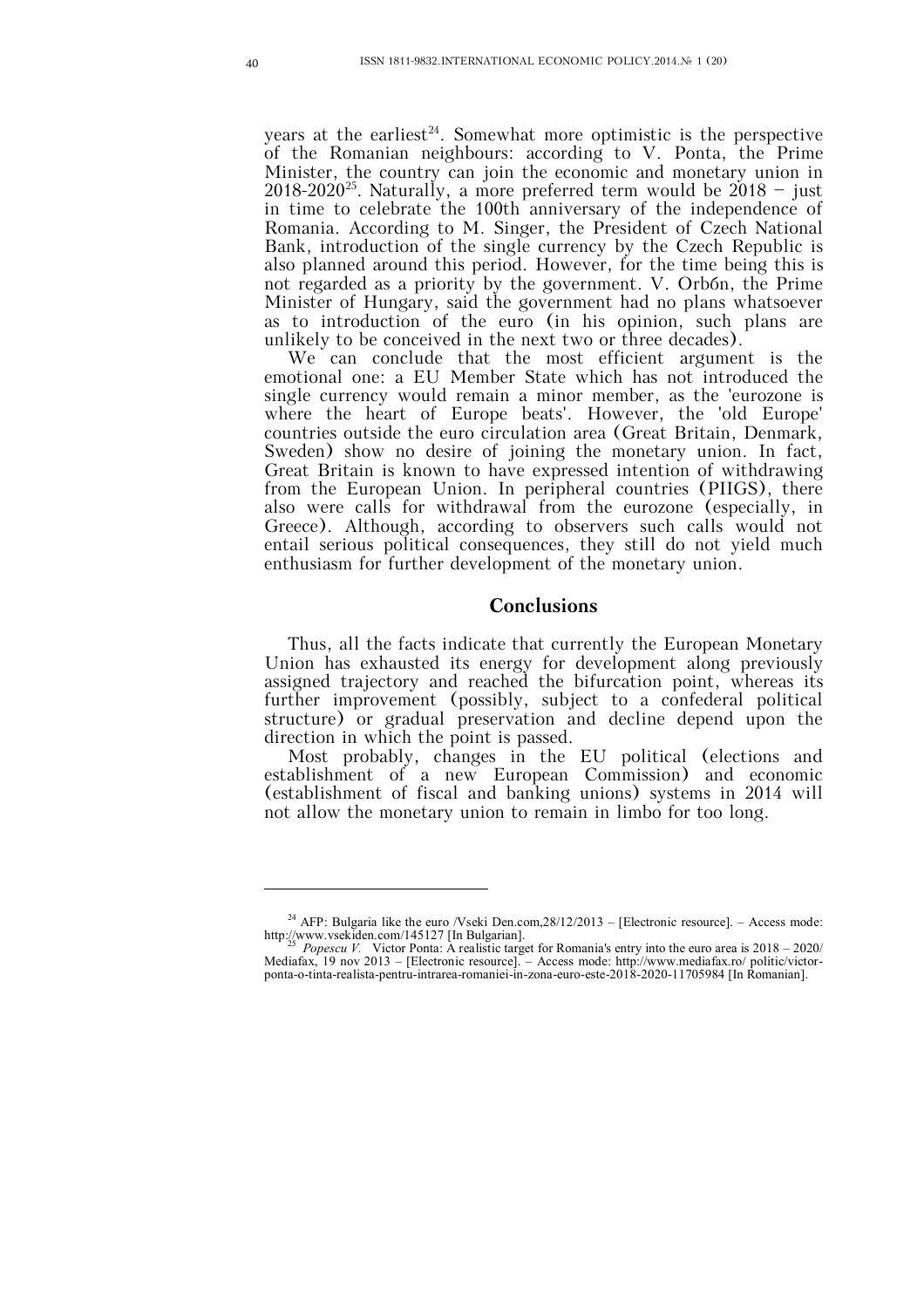## **References**

1. *Apel E.* European Monetary Integration : 1958 – 2002 – Routledge, 1998, p.68

2. Cigpapers. Latin Monetary Union 1865 t0 1927/ Web:The British National Party, 04.04.2013 [Electronic resource]. – Access mode: http://www.bnp.org.uk/news/national/latin-monetaryunion-1865-1927

3. *Danescu E.* 'The Werner Report and the Delors Report', in A rereading of the Werner Report of 8 October 1970 in the light of the Pierre Werner family archives – Conclusion/ Sanem: CVCE, 2012, p.3 – [Electronic resource]. – Access mode: http://www.cvce.eu/content/publication/2012/4/5/72dae01a-6f2f-4b00-8caa-ba66db14d cac/ publishable\_en.pdf

4. *Dyson K.*, Featherstone K., The Road to Maastricht. Negotiating Economic and Monetary Union. – Oxford University Press, 1999

5. *Dyson К.,* Elusive Union: The Process of Economic and Monetary Union in Europe - London: Longman, 2004; Dyson К., Featherstone К., The Road to Maastricht. Negotiating Economic and Monetary Union - Oxford University Press, 1999

6. *Eichengreen B.* The European Payments Union : History and Implications for the Evolution of the International Financial Architecture /OECD Development Centre, Paris, March 2001- [Electronic resource]. – Access mode: http://www.jbmacedo.com/ oecd/triffin.html

7. *Essars P. de, Raffalovich A., Walker B. E.* A History of Banking in all the Leading Nations, vol. 3 (France, Italy, Spain, Portugal, Canada), part VIII: The Latin Monetary Union/The Online Library of Liberty [Electronic resource]. – Access mode: http://oll.libertyfund.org/?option=com\_staticxt&staticfile=show. php%3Ftitle=2239& chapter=212158&layout=html&Itemid=27

8. *Geyer M.* One Language for the World: The metric System, International Coinage, Gold Standard, and the Rise of Internationalism, 1850-1900/ In: The Mechanism of Internationalism, 1850-1900/ In: The Mechanism of Internationalism, Oxford University Press, 2001

9. *Gros D., Thygesen N.,* European Monetary Integration. From the European Monetary System to Economic and Monetary Union - London: Longman, 1998

10. *Kawalec S., Pytlarczyk E.* Controlled dismantlement of the Eurozone: A proposal for a New European Monetary System and a new role for the European Central Bank/ National Bank of Poland, Working Paper No. 155- Warsaw, 2013

11. *Lastra R.M.* Ch 6: History of monetary integration in Europe  $\angle$  In: The Legal Foundations of International Monetary Stability - Oxford University Press, 2006

12. *Mundell R.*, "A Theory of Optimum Currency Areas." American Economic Review, № 51, 1961, рр.657- 665